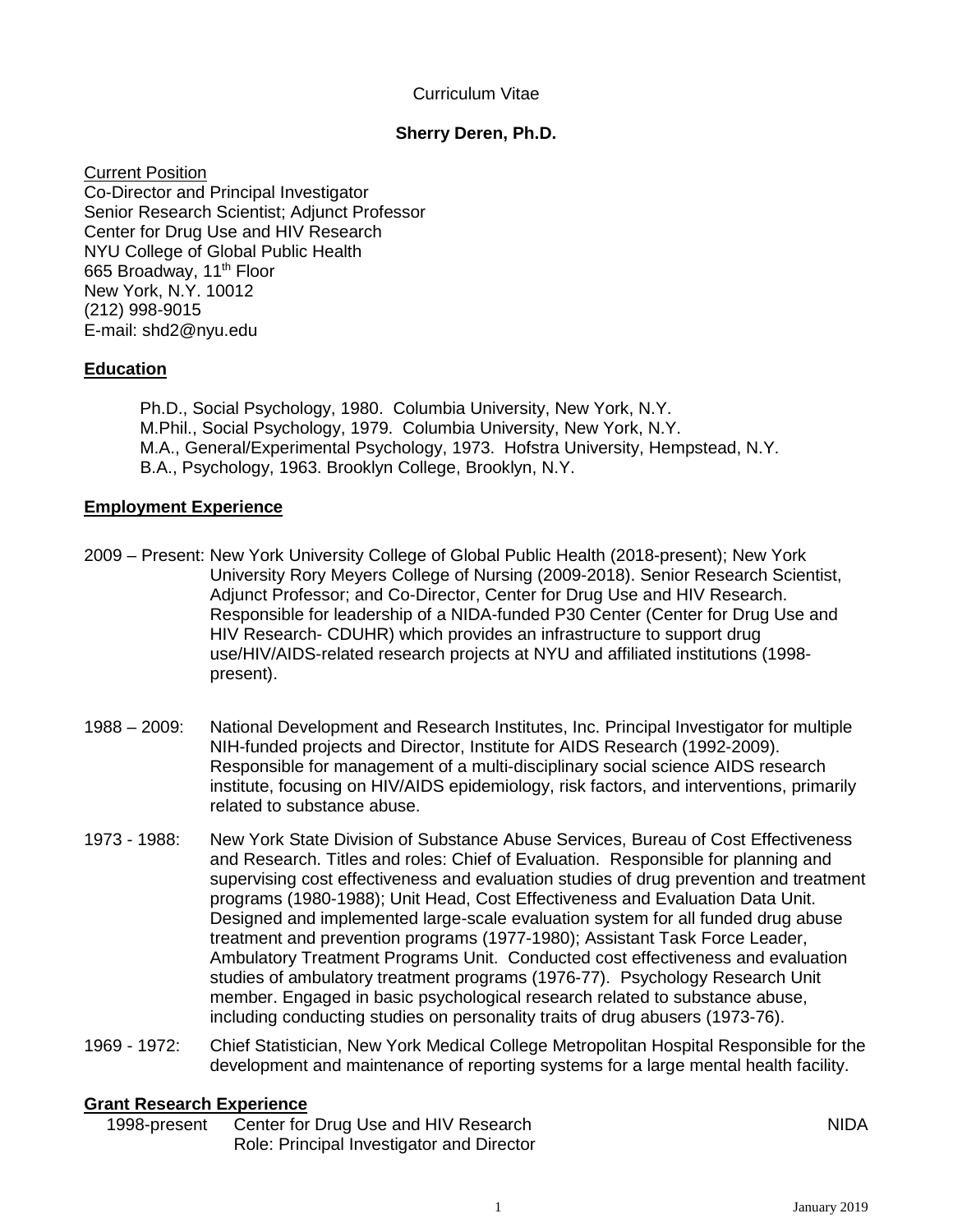|              | As of 2015: Co-Principal Investigator and Co-Director                                                                                 |                                  |
|--------------|---------------------------------------------------------------------------------------------------------------------------------------|----------------------------------|
| 2017-present | Migrant Puerto Rican PWID: The Influence of Acculturation and<br>Enculturation on HIV and HCV Risk Behaviors<br>Role: Co-Investigator | <b>NIDA</b>                      |
| 2012-2017    | Correlates and Consequences of Increased Immune Activation<br>in HIV+ and HIV- Injection Drug Users<br>Role: Co-Investigator          | <b>NIDA</b>                      |
| 2009-2012    | Drug Abuse Research on GALT and HIV/SIV Pathogenesis<br>Role: Principal Investigator                                                  | <b>NIDA</b>                      |
| 2007-2009    | Enhancing HIV Partner Notification through Peer Educators<br>Role: Co-Investigator                                                    | <b>NIMH</b>                      |
| 2001-2005    | Evaluation of ESAP (Expanded Syringe Access Demonstration<br>Program)<br>Role: Co-Investigator                                        | <b>NIDA</b>                      |
| 1996-2004    | Puerto Rican Drug Users in New York and Puerto Rico: Risk<br><b>Behavior Determinants</b><br>Role: Principal Investigator             | <b>NIDA</b>                      |
| 1996-2000    | Alternative Program for methadone maintenance Drop-outs<br>Role: Principal Investigator                                               | <b>NIDA</b>                      |
| 1991-1996    | The Cooperative Agreement to Prevent AIDS<br>Role: Principal Investigator                                                             | <b>NIDA</b>                      |
| 1990-1993    | HIV Risk Factors Among the Dominican Population in<br><b>Washington Heights</b><br>Role: Principal Investigator                       | <b>CDC</b>                       |
| 1988-1991    | The Harlem AIDS Outreach and Counseling Demonstration<br>Project<br>Role: Principal Investigator                                      | <b>NIDA</b>                      |
| 1985-1988    | Increasing Programs' Utilization of Vocational Services<br>Role: Principal Investigator                                               | <b>NIDA</b>                      |
| 1983-1987    | Assessment of Treatment Services for Marijuana Users<br>Role: Co-Principal Investigator                                               | <b>NIDA</b>                      |
| 1980-1984    | The Transition Project Evaluation<br>Role: Co-Principal Investigator                                                                  | US Dept of Labor<br>and NYS DSAS |

# **Consulting Experience**

Consultant on HIV/AIDS-related research studies, on evaluation studies of drug prevention programs and on research projects for children of substance abusers. Consultant and Advisor to NIH Office of AIDS Research and to NIDA International Visiting Scientists and Technical Exchange Program (INVEST). Consultant on the development of NIH Center Grants.

# **Professional Organizations**

American Psychological Association Society of Psychologists in Addictive Behaviors American Public Health Association International AIDS Society Fellow, New York Academy of Medicine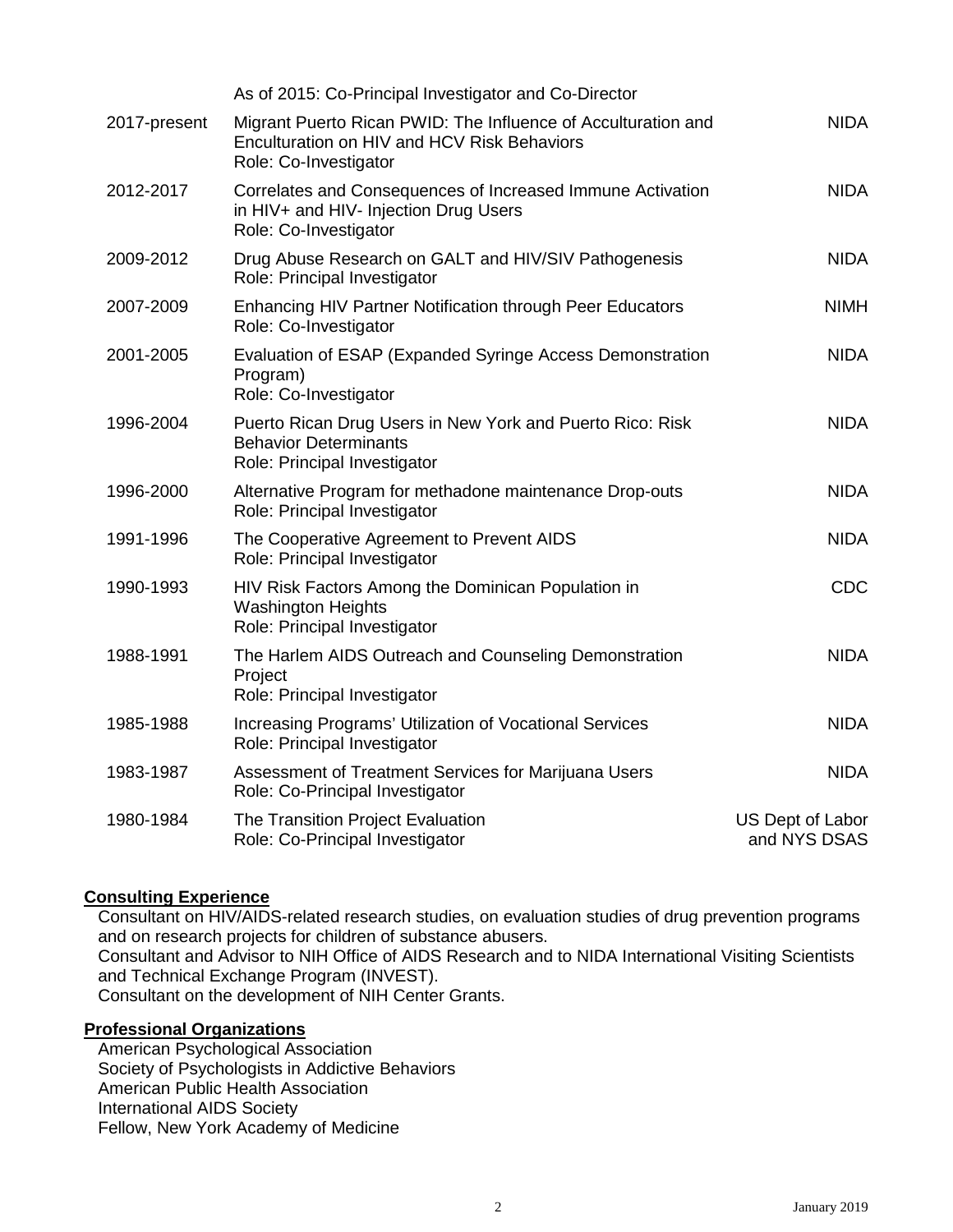# **Service to Professional Organizations**

National Institutes of Health Scientific Review Committees

2011-present: Ad hoc reviewer for NIMH Center Grant and other proposals; NIAID Center Grant and ACTG proposals

- 2009-2010: NIDA Mentored Research Scientist Development Award (K01); Pathway to Independence Award (K99/R01), and Midcareer Investigator award (K24)
- 2009-2010: Ruth L. Kirschstein National Research Service Award (NRSA) Institution Research Training Grants (T32)
- 2008-2014: NIDA Avant Garde Proposals
- 2007-present: NIDA Special Emphasis Panels
- 2006: NIDA B-Start, Behavioral Science Track Award for Rapid Transition
- 2004-2015: NIDA Centers Review Committee
- 2004-2005: US CRDF Awards, Civilian Research and Development Foundation
- 1992-1993; NIDA Drug Abuse AIDS Research Review Committee, Sociobehavioral
- &1995-1998: Subcommittee

National Institutes of Health Advisory Groups

- 2011: NIH Office of AIDS Research Working Group on HIV and Aging
- 2010: NIH Office of AIDS Research Social and Behavioral HIV Prevention Think Tank
- 2005-2010: NIIH Office of AIDS Research, Behavioral and Social Sciences Planning Groups

## Other Professional Roles

- 2015-present Center for Health Economics of Treatment Interventions for Substance Use Disorders, HCV, and HIV (CHERISH) (B. Schackman, PI), Advisory Board Member
- 2014-2016: International AIDS Conference, abstract reviewer
- 2014-2015 NYS Governor's Task Force to End the Epidemic, member
- 2013-present HIV Special Interest Group, NIDA Clinical Trials Network, New York Node, member
- 2013-2016 Advisory Committee on Part-Time Faculty Appointments and Promotions, NYUCD/NYUCN
- 2012-present: HIV Intervention Science Training Program for Underrepresented New Investigators (HISTP) (N. El-Bassel, PI), Executive Board member
- 2011-present: New York University College of Nursing, Adjunct Professor
- 2006-present: American Foundation for AIDS Research (amfAR), Scientific Advisory Committee member
- 2002-present: NY HIV Research Centers Consortium, Co-Founder and Steering Committee member
- 2006-present: Center for Advancing Longitudinal Drug Abuse Research, UCLA (Yih-Ing Hser, PI), Scientific Advisory Board member
- 2007-2010: Hispanic Health Disparities Research Center, University of Texas- El Paso, Scientific Advisory Board member
- 2005-2007: University of California University-wide AIDS Research Program, grant proposal reviewer
- 1990-2009: NDRI Joint Institutional Review Board (IRB), member

#### Service to Professional Publications

2000- present: Ad hoc reviewer for numerous journals, including: AIDS and Behavior, AIDS Education and Prevention, Drug and Alcohol Dependence, International J of Drug Policy, J of AIDS, J of Health Care for the Poor and Underserved, J of Immigrant and Minority Health, J of Substance Abuse Treatment, J of Urban Health, Prevention Science, Social Science and Medicine, Substance use and Misuse, Cultural Diversity and Ethnic Minority Psychology, Addiction, American J of Drug and Alcohol Abuse, Drug and Alcohol Dependence, J Psychoactive Drugs, Global Public Health, International J of Nursing Studies, J of AIDS and Clinical Research, PLOS One, Journal of Addiction Research and Therapy, Journal of Addiction Medicine, Culture Health and Sexuality,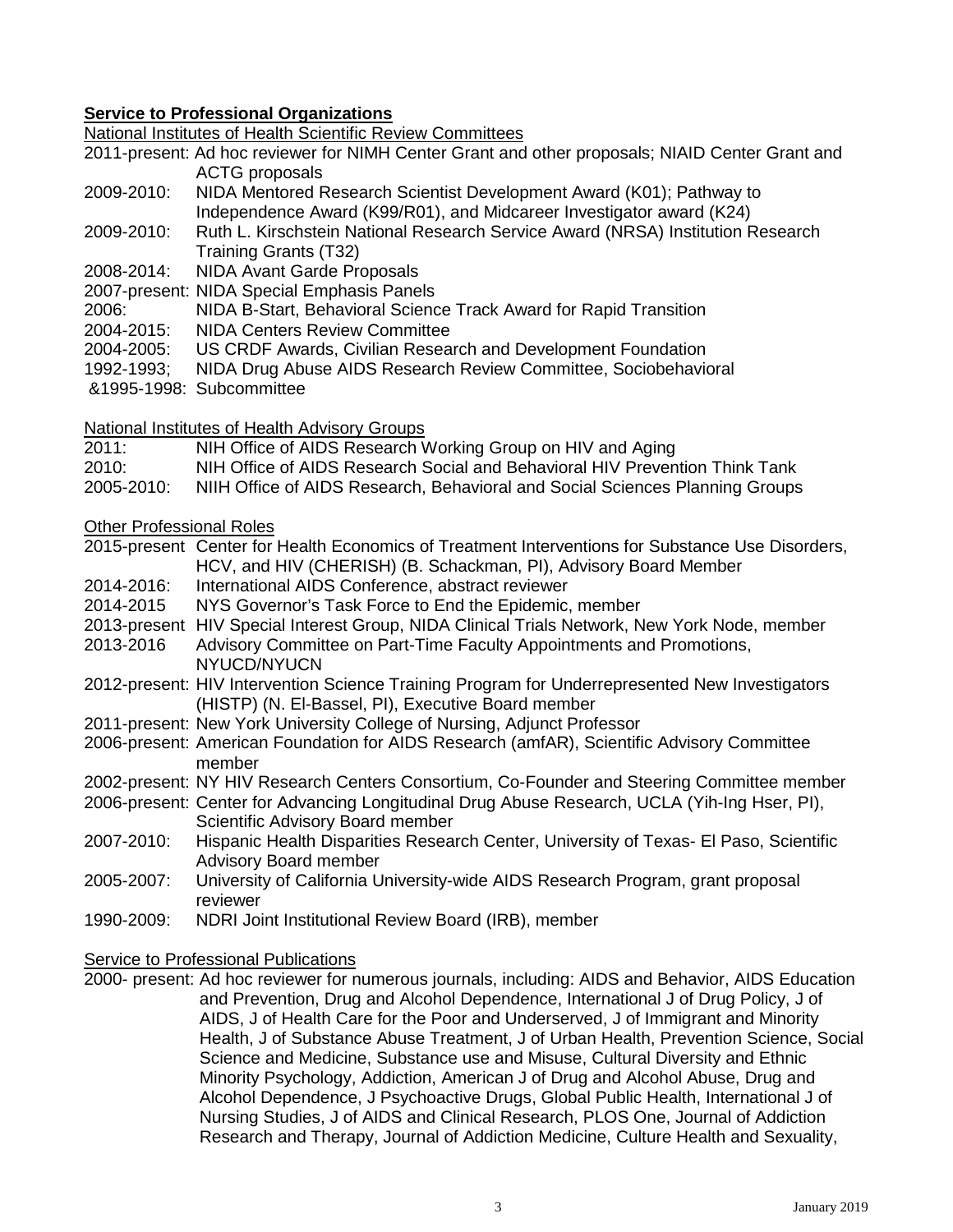BMJ, and Lancet HIV, Annals of Long-Term Care, American Journal of Public Health, International Journal of Drug Policy, International Journal of Nursing Studies, Journal of Ethnicity in Substance Abuse, Journal of Drug Issues, and BMC Infectious Diseases.

## **Service to the University and College**

2013-current: Membership, Research Center Council, College of Nursing.

2013-2015: Membership, Joint Dentistry-Nursing PT APT Committee.

2010-2012: Mentor, Substance Abuse Research Education Training (SARET) T25, a joint training program of the NYU School of Medicine, and Colleges of Dentistry and Nursing.

- 2010-2012: Membership in Dean's Leadership Team at the College of Nursing- providing consultation regarding issues impacting research at the College.
- 2009-present: Consultation to the Pless Center for Nursing Research (G. Melkus, Director) regarding collaborative research efforts at the College. Planned and helped conduct joint CDUHR-Pless Center conference (October 2011) on Socio-behavioral research at the College of Nursing and discussions of other joint activities.
- 2009-present: Provide consultation and review of research plans for College of Nursing faculty through the Pless Center reviews and pilot project mechanism.
- 2009-present: Meeting with investigators engaged in HIV-related research in other NYU Schools and Colleges to further cross-NYU collaborations and involvement in CDUHR activities at the College of Nursing.

#### **Teaching, Mentoring, and Other Related Activities**

New Investigators and Faculty Supervised or Mentored

| The college of that sing (2000) The sent |                         |                                       |
|------------------------------------------|-------------------------|---------------------------------------|
| Name                                     | Position while mentored | <b>Mentoring and Related Roles</b>    |
| Mei Fu-Qiu                               | Faculty                 | Proposal development                  |
| <b>Mary Hickey</b>                       | Faculty                 | Proposal development                  |
| Jennifer DiPiazza                        | SARET intern.           | Research skills                       |
| Mary Rosedale                            | Faculty                 | Proposal development                  |
| Donna Shelley                            | Faculty                 | Proposal development                  |
| Jennifer DePiazza                        | PhD candidate           | Member of dissertation committee      |
| <b>Tara Cortez</b>                       | Director, HIGN Workshop | Reviewed proposals at Summer Scholars |
|                                          |                         | Workshop                              |

NYU College of Nursing (2009 – Present)

#### Other NYU Colleges/Schools - Mentor/Research Reviews (2013-present)

| Name                   | School                              | <b>Review Role</b>        |
|------------------------|-------------------------------------|---------------------------|
| Susan Abramowitz       | <b>School of Medicine</b>           | Proposal development      |
| <b>Mark Gourevitch</b> | <b>School of Medicine</b>           | Center grant development  |
| <b>Scott Sherman</b>   | School of Medicine                  | CTSI grant renewal        |
| Jennifer Manuel        | <b>Silver School of Social Work</b> | Primary mentor, K01 award |
| Maria Khan             | <b>School of Medicine</b>           | Mentor for CDUHR pilot    |
| Kelly Doran            | <b>School of Medicine</b>           | Tenure committee          |

#### National Development and Research Institutes, Inc. (1988 – 2009)

| Name        | Position while mentored | <b>Mentoring Role</b>                                    | <b>Current Position</b>                                        |
|-------------|-------------------------|----------------------------------------------------------|----------------------------------------------------------------|
| Jonny Andia | New investigator        | Proposal development,<br>conducting research<br>projects | <b>CDC Behavioral</b><br>Scientist                             |
| Marya Gwadz | New investigator        | Proposal development                                     | NYU College of<br>Nursing, Senior<br><b>Research Scientist</b> |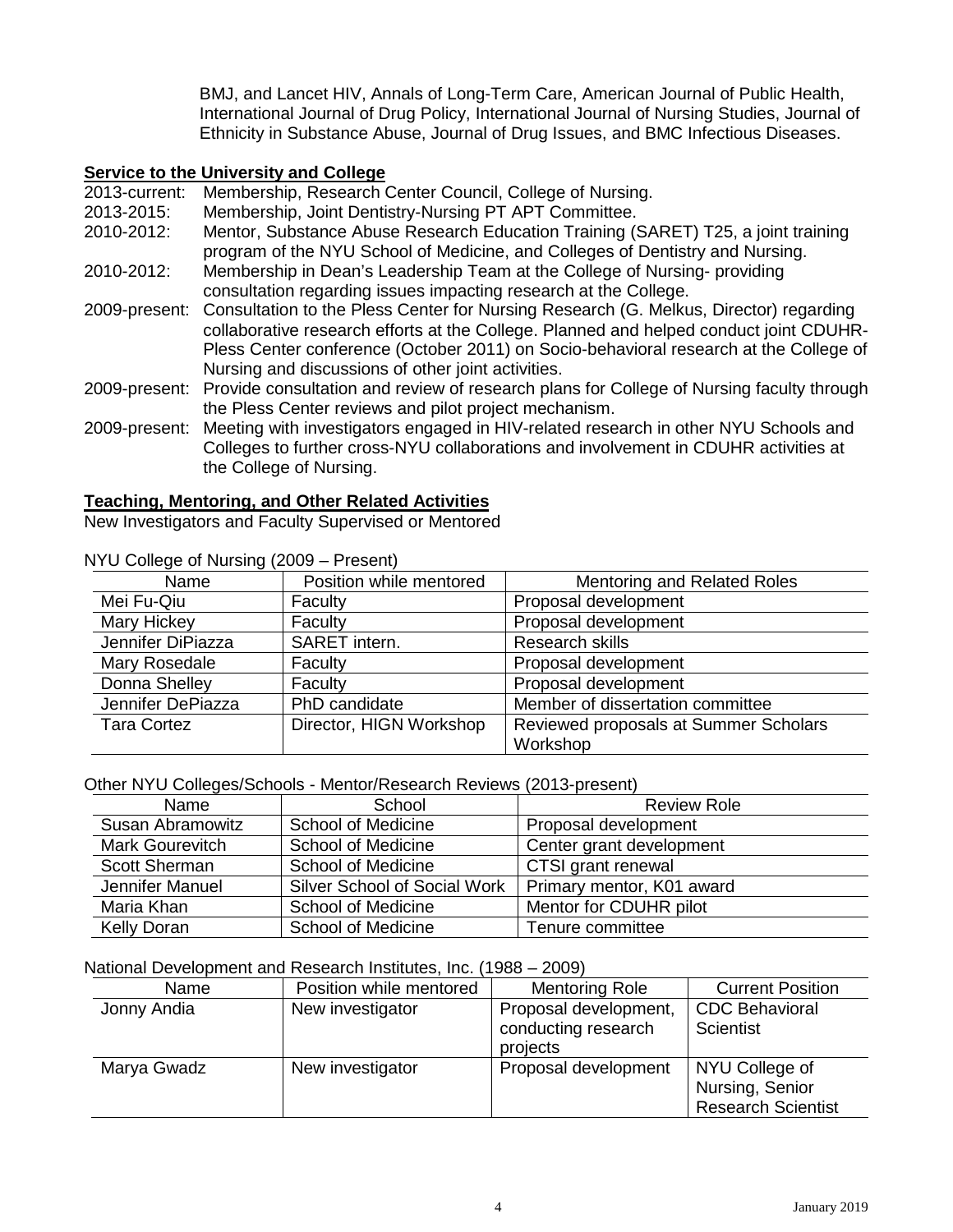| Noelle Leonard         | New investigator     | Proposal development   | NYU College of            |
|------------------------|----------------------|------------------------|---------------------------|
|                        |                      |                        | Nursing, Senior           |
|                        |                      |                        | <b>Research Scientist</b> |
| Hannah Cooper          | New investigator     | Proposal development   | Faculty, Emory            |
|                        |                      |                        | University                |
| Rebecca Young          | New investigator     | Proposal development,  | Faculty, Barnard          |
|                        |                      | manuscript preparation | College                   |
| Pedro Mateu-Gelabert   | New investigator     | Proposal development   | PI, NDRI                  |
| Michele Shedlin        | New NIH investigator | Proposal development   | Professor, NYU            |
|                        |                      |                        | <b>College of Nursing</b> |
| <b>Enrique Pouget</b>  | New investigator     | Proposal development   | Senior                    |
|                        |                      |                        | Methodologist, John       |
|                        |                      |                        | Jay College               |
| Alexandre Laudet       | New investigator     | Proposal development   | PI, NDRI                  |
| Marjorie Goldstein     | New investigator     | Proposal development,  | PI, NDRI                  |
|                        |                      | manuscript preparation |                           |
| <b>Beth Eckhardt</b>   | New investigator     | Proposal development   | PI, NDRI                  |
| Debra Kayman           | New investigator     | Manuscript preparation | PI, Veterans Adm.         |
| <b>Beatrice Krauss</b> | Senior investigator  | Proposal development,  | Faculty (ret), Hunter     |
|                        |                      | Center management      | College                   |
| <b>Stephanie Tortu</b> | New investigator     | Project management     | Dean, LSU School of       |
|                        |                      |                        | <b>Public Health</b>      |

#### Other Recent Mentoring and Related Roles

| Name                                     | Position         | Institution                                        | Mentoring or Other<br>Role                                  |
|------------------------------------------|------------------|----------------------------------------------------|-------------------------------------------------------------|
| Kristina Hood                            | New investigator | Virginia<br>Commonwealth<br><b>University</b>      | Cybermentor for<br>career development                       |
| <b>Jeff Weiss</b>                        | PI               | <b>Mount Sinai</b>                                 | Member of DSMB                                              |
| Theo Sandfort                            | PI               | Columbia HIV Center                                | Review research<br>papers nominated for<br>awards           |
| <b>CDUHR-affiliated</b><br>investigators | varied           | NYU, NDRI, Mount<br>Sinai, and John Jay<br>College | Review numerous<br>concept papers and<br>summary statements |

#### Teaching Narrative

As the Director of an NIH Center for 20 years, much of my work has involved teaching. This has included advising funded scientists on the conduct of research, and mentoring pre and post-doctoral students and junior investigators in the process of becoming funded investigators. A primary role of the Center is to review concept papers and proposals and provide input to improve the quality of the research and the public health impact. I have provided this type of mentoring to numerous junior and senior investigators, in addition to those listed above. I have also reviewed manuscripts to provide advice regarding presentations and publications.

Beginning with the Center renewal for 2013-2017, we are now funded to support pilot projects. As Co-Director of the Pilot Projects and mentoring Core in CDUHR, I work closely with the Core Director (Dr. Guilamo-Ramos) to solicit and review pilot projects and develop mentoring and training activities. From 2013-2017 we funded 27 pilot projects, many of which were awarded to NYU faculty. Beginning in 2015, I became co-Director of CDUHR, with Dr. Hagan, and as we expand the Center's focus to include Hepatitis C, plans for additional training and mentoring of investigators are being developed.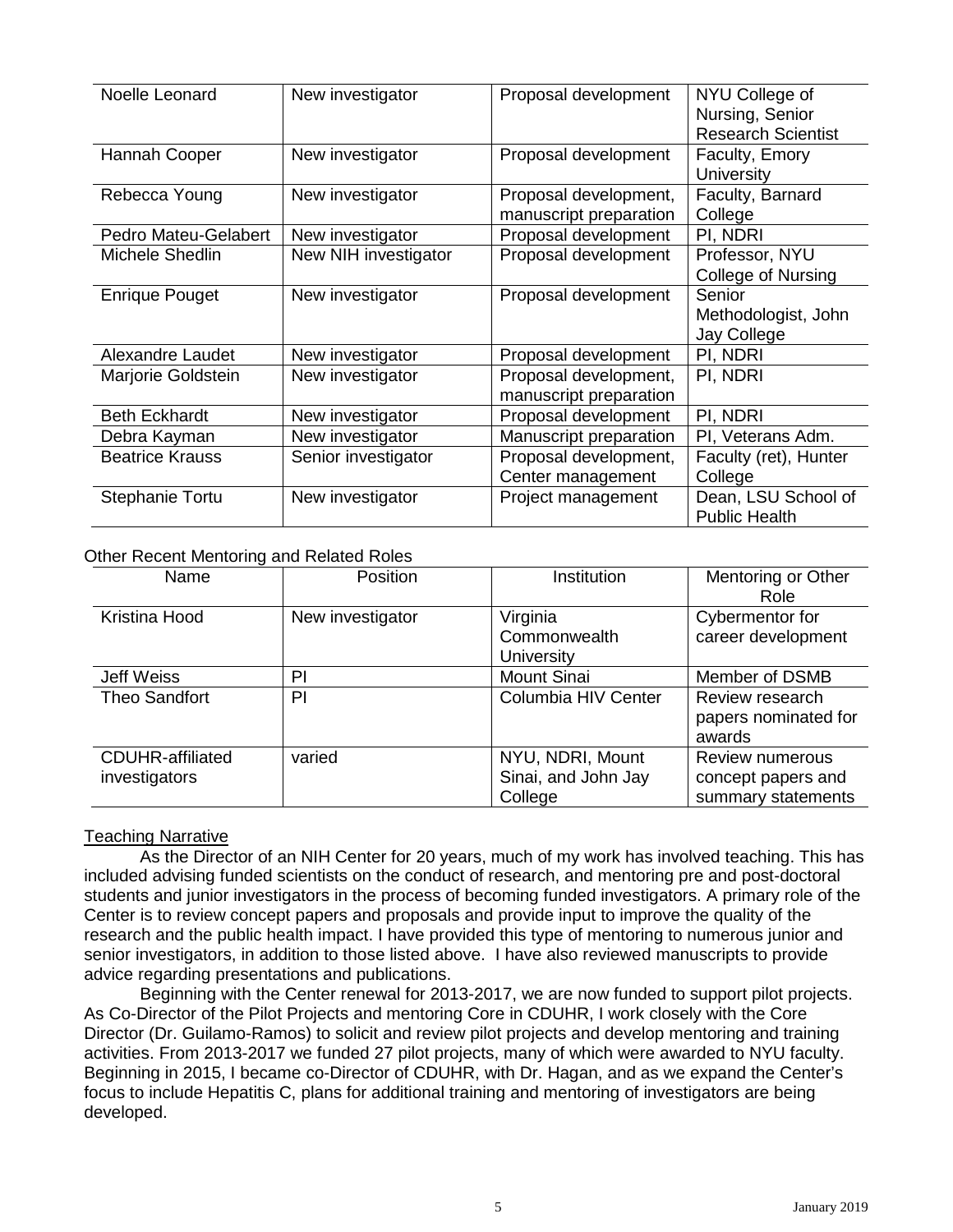Additional teaching activities have included the training of international investigators. Examples of these have included: Training workshops in sociobehavioral research related to HIV/AIDS at the Pavlov University in St. Petersburg Russia (2006) through the NIH Fogarty AITRP; NIDA-supported training workshop in Hanoi, Vietnam (2003) where I lectured on conducting outreach to high risk population; and a presentation to a graduate seminar on conducting dual site HIV research, at the University of Tartu in Estonia (2009). While there, I also served as a referee on the thesis committee of Dr. Ruutel at the University of Tartu. Her thesis topic was on the HIV epidemic among injection drug users in Estonia. Other teaching/training activities were conducted through the collaboration over the past 10 years between our Center and the Fogarty-funded Eastern European AITRP (AIDS Training and Research Program), e.g., a presentation to Fogarty Fellows at the Downstate Medical Center in January 2012. I have planned and coordinated HIV research training activities in Eastern Europe and several interns from Eastern Europe have come to visit the Center for research training activities, which I have helped develop. Recent activities include developing collaborative and training opportunities in rural/middle America and globally, related to ending HIV/AIDS among substance users.

Since coming to NYU in April 2009, I have continued my extensive mentoring activities, including working with many junior faculty and students, on HIV and non-HIV related projects. I have also been involved in teaching individual classes, for example: fall 2009: Current Controversies in Public Health (Professor Richardson), where I spoke about the data and controversies regarding establishment of needle exchange programs, and in fall 2013, spring 2016, and spring 2017: Health Disparities (Professor Shedlin), where I gave a talk about health disparities among Puerto Rican drug users. In 2017 I presented a workshop on developing research aims for NIH proposals.

The Center's activities and affiliated investigators have increased since coming to the College. As Center Director, part of my role is to assess in what areas investigators may need training, and facilitate these needs being met, e.g., through trainings, seminars, discussion group, etc. This involves planning and implementing various types of teaching efforts and opportunities. Some new directions we have recently developed to address these needs include the establishment of research interest groups, that meet to discuss shared interests in topics related to HIV and drug use. In addition, the joint CDUHR- Pless Center conference held in October 2011 was developed to help build collaborative research across interest areas of investigators at the College. The current Center renewal (for years 16-20) was submitted for the January 2012 review cycle, received a score of 12, and was refunded for the period 2013-2017. This renewal includes increased opportunities for research development and training for NYU faculty, including opportunities for pilot projects and mentoring, and for training in theories, methods, infectious diseases and comparative effectiveness research. The Center provides funds for training in Comparative Effectiveness Research through the School of Medicine. A renewal application for years 2018-2022 was submitted in December 2015, received a score of 14, and funding for years 21-25 of the Center is anticipated, with many innovative plans to expand research support for investigators.

In summary, I have engaged in an extensive amount of mentoring and informal teaching throughout my career, and these activities have continued to expand at the College of Nursing.

# **Presentations and Publications**

- Deren, S. (1975). An empirical evaluation of the validity of the Draw-A-Family Test. *Journal of Clinical Psychology, 31*:542-546.
- Koslowsky, M. and Deren, S. (1975). A comparison of three procedures for classifying addicts. *Journal of Consulting and Clinical Psychology, 43*:433.
- Deren, S., Koslowsky, M. and Sofer, S. (1975, November). Personality characteristics of the female addict as measured by the Draw-A-Person test. Presented at the annual meeting of the American Society of Criminology, Toronto, Canada.
- Deren, S. and Miran, M. (1976, April). Draw-A-Family Test comparisons of delinquent and nondelinquent adolescent males. Presented at the annual meeting of the Eastern Psychological Association, New York.
- Koslowsky, M., Deren, S. and Sofer, S. (1976). Clinical decision making: Using selection ratios to predict intelligence. *Journal of Consulting and Clinical Psychology, 44:*771-774.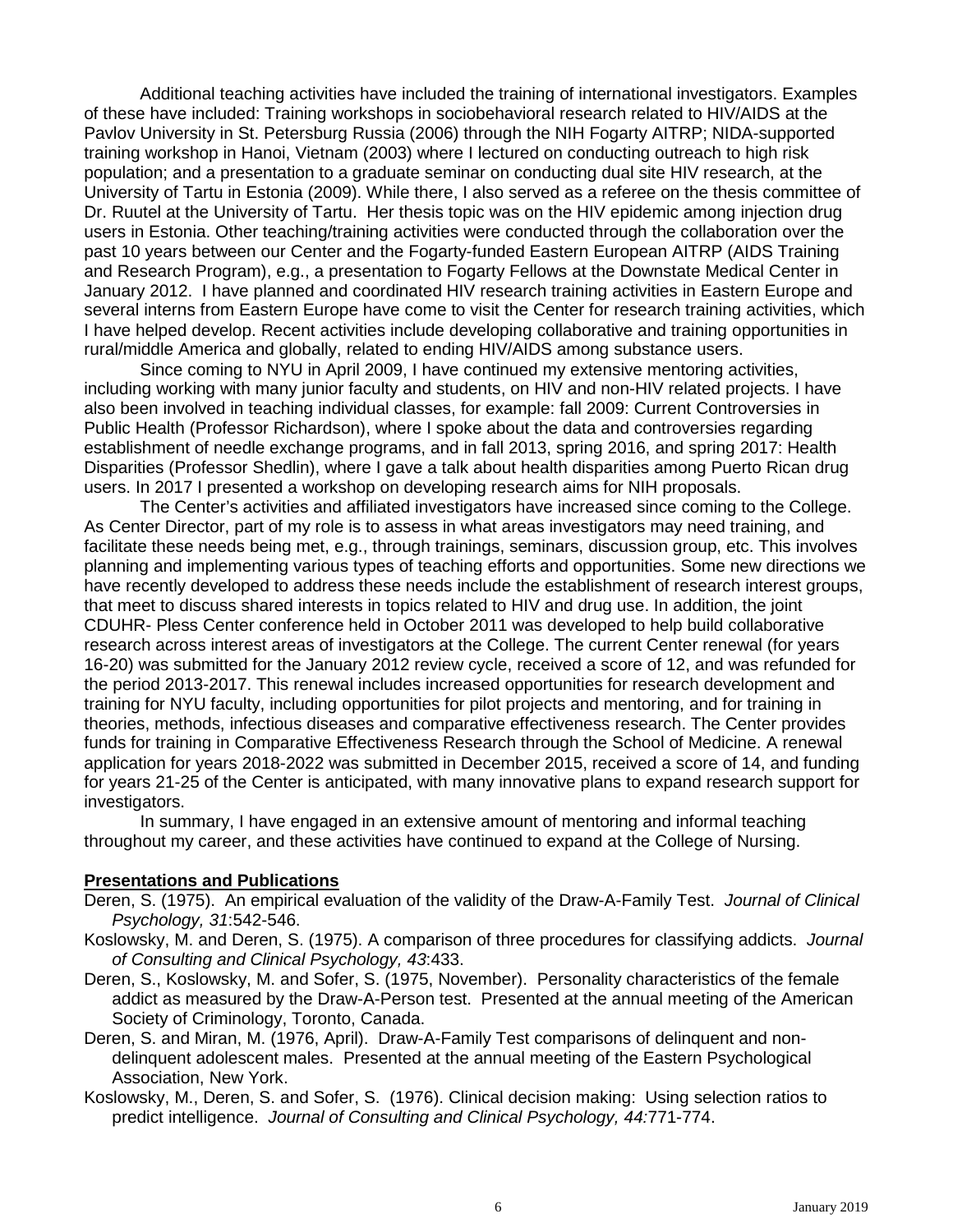- Sofer, S., Koslowsky, M., Deren, S. and Goldstein, M. (1976, April). Draw-A-Person protocols of narcotic drug abusers: A comparative analysis. Presented at the annual meeting of the Eastern Psychological Association, New York, NY.
- Vann, D., Koslowsky, M., Deren, S. and Levett, C. (1976, September). Scales for rating behavior in residential treatment settings. Presented at the annual meeting of the American Psychological Association, Washington, D.C.
- Deren, S. and Koslowsky, M. (1977). Personality sex differences of narcotic addicts and treatment implications. *International Journal of the Addictions, 12*:541-551.
- Deren, S. and Des Jarlais, D.C. (1977). Risk taking related to drug use: An application of the shift-torisk design*. American Journal of Drug and Alcohol Abuse, 4*:391-399.
- Vann, D., Koslowsky, M., Deren, S. and Levett, D. (1977). Staff ratings of institutionalized drug abusers*. Criminal Justice and Behavior, 4:*87-98.
- Babst, D., Deren, S., Schmeidler, J., Lipton, D. and Dembo, R. (1978). A study of family affinity and substance use. *Journal of Drug Education, 8*: 29-40.
- Deren, S., Des Jarlais, D. and Lipton, D. (1979, April). Developing a model for evaluating the cost effectiveness of 400 drug abuse treatment programs. Presented at the annual meeting of the Eastern Evaluation Research Society, Hempstead, New York.
- Deren, S., and Kott, A. (1979, November). Maximizing the utilization of evaluation products by decision makers: A case study. Presented at the annual meeting of the Pennsylvania Evaluation Network, Philadelphia, Pennsylvania.
- Deren, S. (Chairperson) (1980, June). Paper session on methodological issues in the development and utilization of a large scale cost effectiveness evaluation. Presented at the annual meeting of the Eastern Evaluation Research Society, New Brunswick, NJ.
- Des Jarlais, D.C., Deren, S. and Kott, A. (1980, September). Testing the reliability of large-scale evaluation systems for drug abuse treatment programs. Presented at the National Alcohol and Drug Coalition conference, Washington, D.C.
- Des Jarlais, D.C., Deren, S., and Lipton, D.S. (1981). Cost effectiveness studies in the evaluation of substance abuse treatment programs. In Lowinson and Ruiz (eds.) *Substance Abuse: Clinical Problems and Perspectives*. Baltimore: Williams and Wilkins
- Deren, S., Kott, A., and Des Jarlais, D.C. (1981, May). The relationship between program performance indicators and other program variables. Presented at the annual meeting of the Eastern Evaluation Research Society, Philadelphia, PA.
- Deren, S. (1981, July). Cost effectiveness evaluation of service delivery programs. Presented at a symposium on "Program evaluation: A tool for health care administrators," jointly sponsored by Hofstra University and Central Islip Psychiatric Center, Hempstead.
- Deren, S. (1981, August). The State Perspective: Cost Effectiveness evaluation of a program network. Presented at the annual meeting of the American Psychological Association, Los Angeles, CA.
- Wexler, H. K. and Deren, S. (1982, August). Impact of a drug program on property values and crime. Presented at the annual meeting of the American Psychological Association, Washington, D.C.
- Rossman, E., Deren, S., Des Jarlais, D., and Robinson, H. (1982, October). Evaluation of a corporatebased job preparation program for ex-substance abusers. Presented at Evaluation '82, the 1982 Joint Meeting of Evaluation Network and Evaluation Research Society, Baltimore, MD.
- Rossman, E., Des Jarlais, D., Deren, S. and Robinson, H. (1983, August). Corporate participation in the vocational rehabilitation of ex-substance abusers. Presented at the annual meeting of the American Psychological Association, Anaheim.
- Kleinman, P., Wish, E., Deren, S. and Rainone, G. (1984, August). The "pure" marijuana-using client: Where? Presented at the annual meeting of the American Psychological Association, Toronto.
- Deren, S. (1986). The children of substance abusers: A review of the literature*. Journal of Substance Abuse Treatment, 3*(2): 77-94.
- Kleinman, P.H., Wish, E.D., Deren, S. & Rainone, G. (1986). Multiple drug use: A symptomatic behavior*. Journal of Psychoactive Drugs, 8* (2): 77-86.
- Des Jarlais, D.C., Thomas, P., and Deren, S. (1986, June). Relative risk for AIDS in IV drug users and their children. Presented at the International Conference on Acquired Immunodeficiency Syndrome (AIDS), Paris.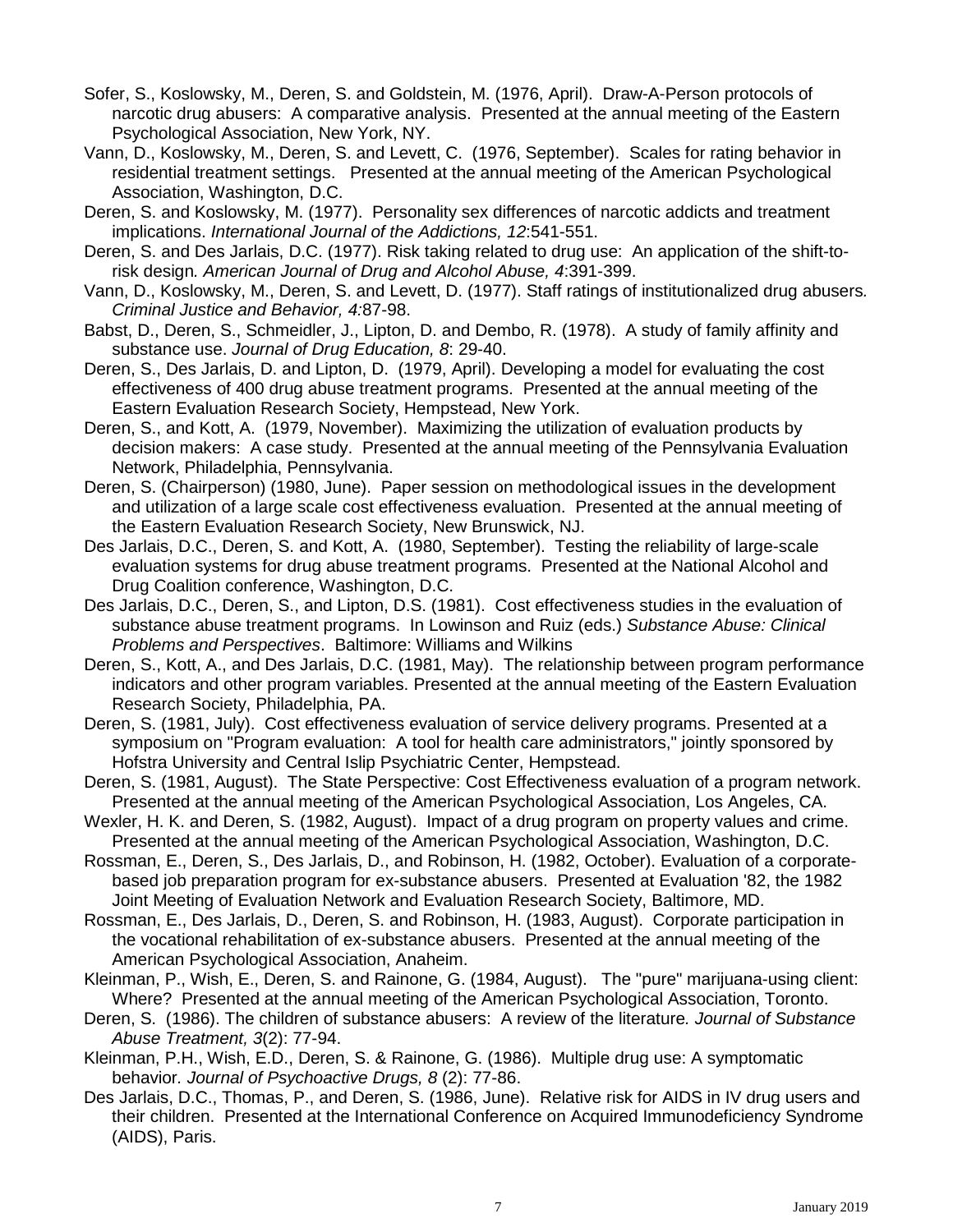- Deren, S. Presentations on Children of Substance Abusers for: Second Annual Northeast Regional Methadone Conference, Cherry Hill, N.J., December 1985; N.Y.S. Association of Drug and Alcohol Abuse Prevention Professionals, N.Y., N.Y., April 1986; Eighth Annual Substance Abuse Conference, Kiamesha Lake, N.Y., May 1986; National Institute on Drug Abuse-Community Epidemiology Work Group Meetings, N. Y., N.Y. June 1986.
- Deren, S. (1986). Book Review of Alcohol Problems in Women, S. Wilsnack & L. Beckman (Eds.) Published *in Psychotherapy, 23* (2).
- Deren, S. (1986). Parents in methadone treatment and their children. Treatment Issue Report #50, NYS Division of Substance Abuse Services.
- Kleinman, P., Wish, E., Deren, S., Rainone, G. and Morehouse, E. (1986, August). From the user's point of view: Perceptions of marijuana smokers. Presented at the First National Conference on Alcohol and Drug Abuse Prevention: "Sharing Knowledge for Action," Washington, D.C.
- Arella, L., Deren, S., Randell, J. & Brewington, V. (1986, August). Vocational rehabilitation: Obstacles for treatment programs. Presented at the Annual Meetings of the American Psychological Association, Washington DC.
- Deren, S. and Kott, A. (1987). Parents in residential drug free treatment and their children. Treatment Issue Report #55, NYS Division of Substance Abuse Services.
- Brewington, V., Arella, L., Deren, S. & Randell J. (1987). Obstacles to the utilization of vocational rehabilitation: An analysis of the literature*. International Journal of the Addictions, 22* (11): 1091- 1118.
- Goldstein, P.J., Hunt, D., Des Jarlais, D.C., & Deren, S. (1987). Drug dependence and abuse. In Amler, R.W. and Dull, H.B (Eds*.), Closing the Gap: The Burden of Unnecessary Illness*. New York: Oxford University Press.
- Rainone, G.A., Deren, S., Kleinman, P., & Wish, E.D. (1987). Heavy marijuana users not in treatment: The continuing search for the "pure" marijuana user. *Journal of Psychoactive Drugs, 19* (4):353- 359.
- Kleinman, P.H. Wish, E. D., Deren, S. & Rainone, G. (1988). Daily marijuana use and problem behaviors among adolescents*.* International Journal of the Addictions, 23(1): 87-107.
- Deren, S. & Randell, J. (1989). The results of the VENUS Project: Increasing programs' utilization of vocational services. *American Rehabilitation*, 24-28.
- Deren, S. (1989, May). The Harlem AIDS Project. Presented at Columbia University HIV Center, April 1989; German-American Conference, held at the New Jersey College of Medicine and Dentistry, April, 1989; Cornell University Medical Center Psychology Department.
- Deren, S. (1989, October). The Harlem AIDS Project: Description and preliminary findings. Presented at the First Annual National AIDS Demonstration and Research Conference, Rockville, MD.
- Plaga, E., Springer, E., Tobkes, C., Deren, S., & Tortu, S. (1989, October). A clinical overview of constraints encountered in AIDS Education groups for intravenous drug users in the Harlem Community. Presented at the First Annual National AIDS Demonstration and Research Conference, Rockville, MD.
- Deren, S., Friedman, S., Tross, Des Jarlais, D., Sufian, M., Davis, W.R., Abdul-Quader, A., Sotheran, J., & Neaigus, A. (1989, November). Hispanics in New York City: AIDS risk behaviors among intravenous drug users and sex partners. Presented at the NIMH-NIDA Technical Review on Facilitating HIV-Related Behavior Change Among Latinos and Native Americans, Albuquerque.
- Deren, S., Frank, B., & Schmeidler, J. (1990). Children of substance abusers in New York State. *New York State Journal of Medicine, 90*: 179-184.
- Davis, W. R., Deren, S., Tortu, S., & Friedman, S.R. (1990, June). IVDUs and sex partners: Who does not get tested for HIV? Presented at the Sixth International Conference on AIDS, San Francisco, CA.
- Tortu, S., Deren, S., Davis, W.R., Plaga, E., Springer, E., & Tobkes, C. (1990, June). AIDS risk reduction in Harlem, NYC: Group process effects. Presented at the Sixth International Conference on AIDS, San Francisco, CA.
- Deren, S., & Randell, J. (1990). The vocational rehabilitation of substance abusers. *Journal of Applied Rehabilitation Counseling, 21* (2): 4-6.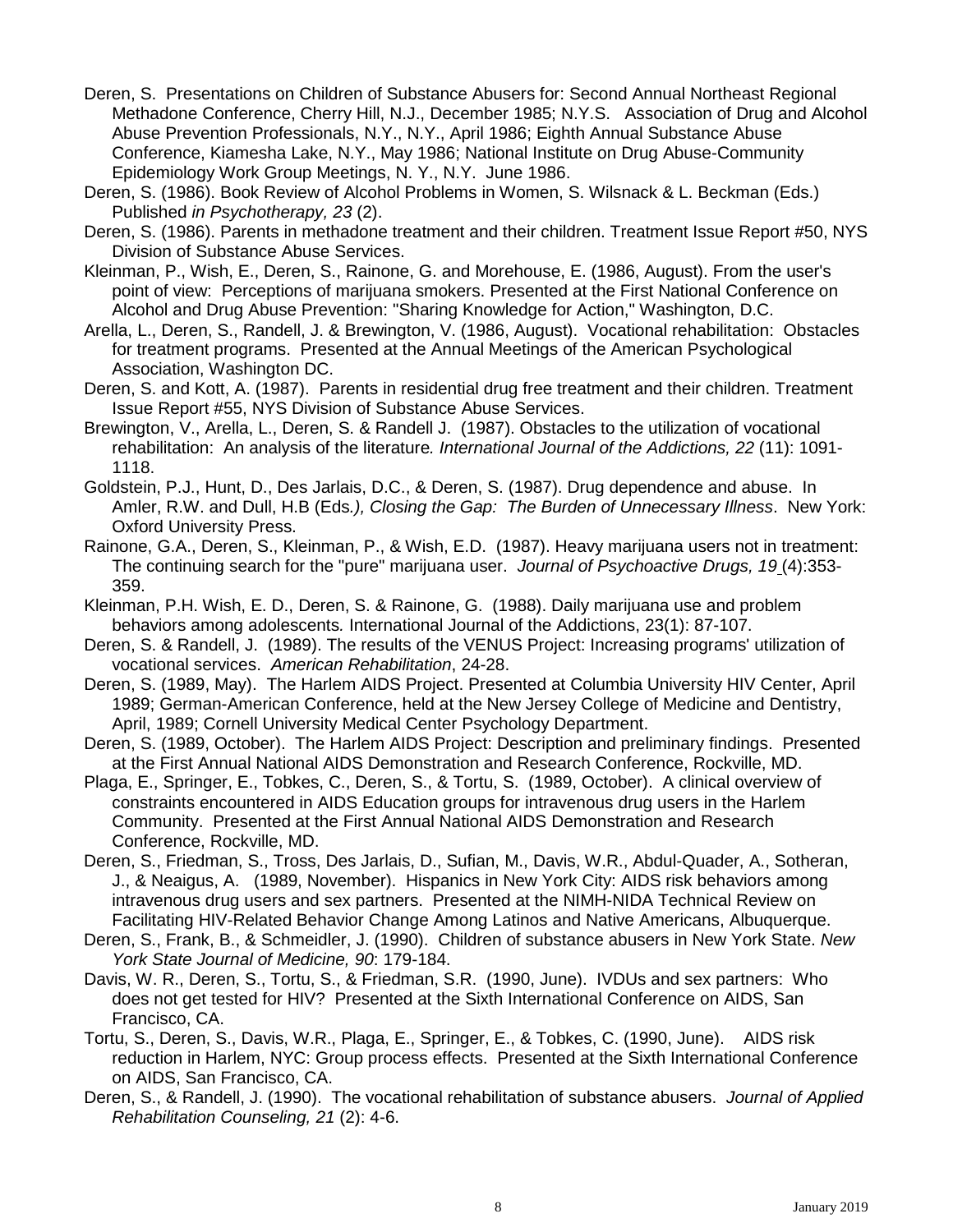- Arella, L.R., Deren, S., Randell, J., & Brewington, V. (1990). Vocational functioning of clients in drug treatment: Exploring some myths and realities. *Journal of Applied Rehabilitation Counseling, 21*(2): 7-18.
- Brewington, V., Deren, S., Arella, L., & Randell, J. (1990). Obstacles to vocational rehabilitation: The clients' perspectives. *Journal of Applied Rehabilitation Counseling, 21*(2): 27-37.
- Arella, L.R., Deren, S., Randell, J., & Brewington, V., (1990). Structural factors that affect provision of vocational/educational services in methadone maintenance treatment programs. *Journal of Applied Rehabilitation Counseling, 21*(2): 19-26.
- Randell, J., Arella, L.R., Deren, S., Lyles, C., & Winfield M.E., (1990). Integrating vocational rehabilitation into treatment programs: Two case studies. *Journal of Applied Rehabilitation Counseling, 21*(2): 38-44.
- Arella, L.R., Deren, S., Randell, J., & Brewington, V. (1990). Increasing utilization of vocational services in methadone maintenance treatment programs: Results of a one-year intervention. *Journal of Applied Rehabilitation Counseling*, *21*(2): 45-57.
- Davis, W.R., Deren, S., & Tortu, S. (1990, August). HIV testing among intravenous drug users and their sexual partners. Presented at the American Psychological Association Annual Convention, Boston, MA.
- Tobkes, C., Springer E., Plaga, E., Deren, S., & Tortu, S. (1990, August). Adapting AIDS education for active drug using populations. Presented at the IV International Conference on AIDS Education. San Juan, PR.
- Deren, S., Davis, W.R., & Tortu, S. (1990, August). Relationship between psychological measures and AIDS risk reduction in women. Presented at the American Psychological Association Annual Convention, Boston, MA.
- Deren, S., Davis, W.R., Tortu, S., Mitchell J.L., & Williams, S.B. (1990, October). AIDS prevention for women: Outreach in a hospital setting. Presented at the American Public Health Association 118th Annual Meeting, New York, NY.
- Deren, S., Davis, W.R., & Tortu, S. (1990, October). The Harlem AIDS Project: Preliminary outcomes of a skills development intervention. Presented at the American Public Health Association 118th Annual Meeting, New York, NY
- Tobkes, C., Deren, S., & Tortu, S. (1990, October). Popular education: Its theory and application to health promotion in disenfranchised populations. Presented at the American Public Health Association 118th Annual Meeting, New York, NY.
- Tortu, S., Davis, R., & Deren, S. (1990, October). AIDS and IV drug users: The relevance of psychosocial factors to risk behaviors and intervention efforts. Presented at the American Public Health Association 118th Annual Meeting, New York, NY.
- Tortu, S., McGriff, M., & Deren, S. (1990, November). Notes from the field: Guidelines for managing a research project. Presented at the Second Annual National AIDS Demonstration Research (NADR) Conference, Bethesda, MD.
- Adams-Ramos, D., Davis, W.R., Deren, S., & Tortu, S. (1990, November). Getting' em in and getting' em back: Socioeconomic correlates to acquiring follow-up data. Presented at the Second Annual National AIDS Demonstration Research (NADR) Conference, Bethesda, MD.
- Clatts M., Davis, W.R., Deren, S., & Tortu, S. (1990, November). Sex for crack: The many faces of risk within the street economy. Presented at the Second Annual National AIDS Demonstration Research (NADR) Conference, Bethesda, MD.
- Deren, S., Davis, W.R., & Tortu, S. (1990, November). Effectiveness of a skills development intervention. Presented at the Second Annual National AIDS Demonstration Research (NADR) Conference, Bethesda, MD.
- Deren, S. (1991, February). Women at risk for HIV: Response to a skills training program. Presented at the American Society of Addiction Medicine's Fifth National Forum on AIDS and Chemical Dependency, San Francisco, CA.
- Popkin, S., J., Johnson, W.A., Clatts, M., Wiebel, W.W., & Deren. S. (1991, June). Homelessness and risk behaviors among IVDUs in Chicago and New York. Presented at the Seventh International Conference on AIDS, Florence, Italy, and in Brown, B. and Beschner, G. (ed.) *Handbook on risk of AIDS: Injection drug users and sexual partners*. Westport CT: Greenwood Press, 1993.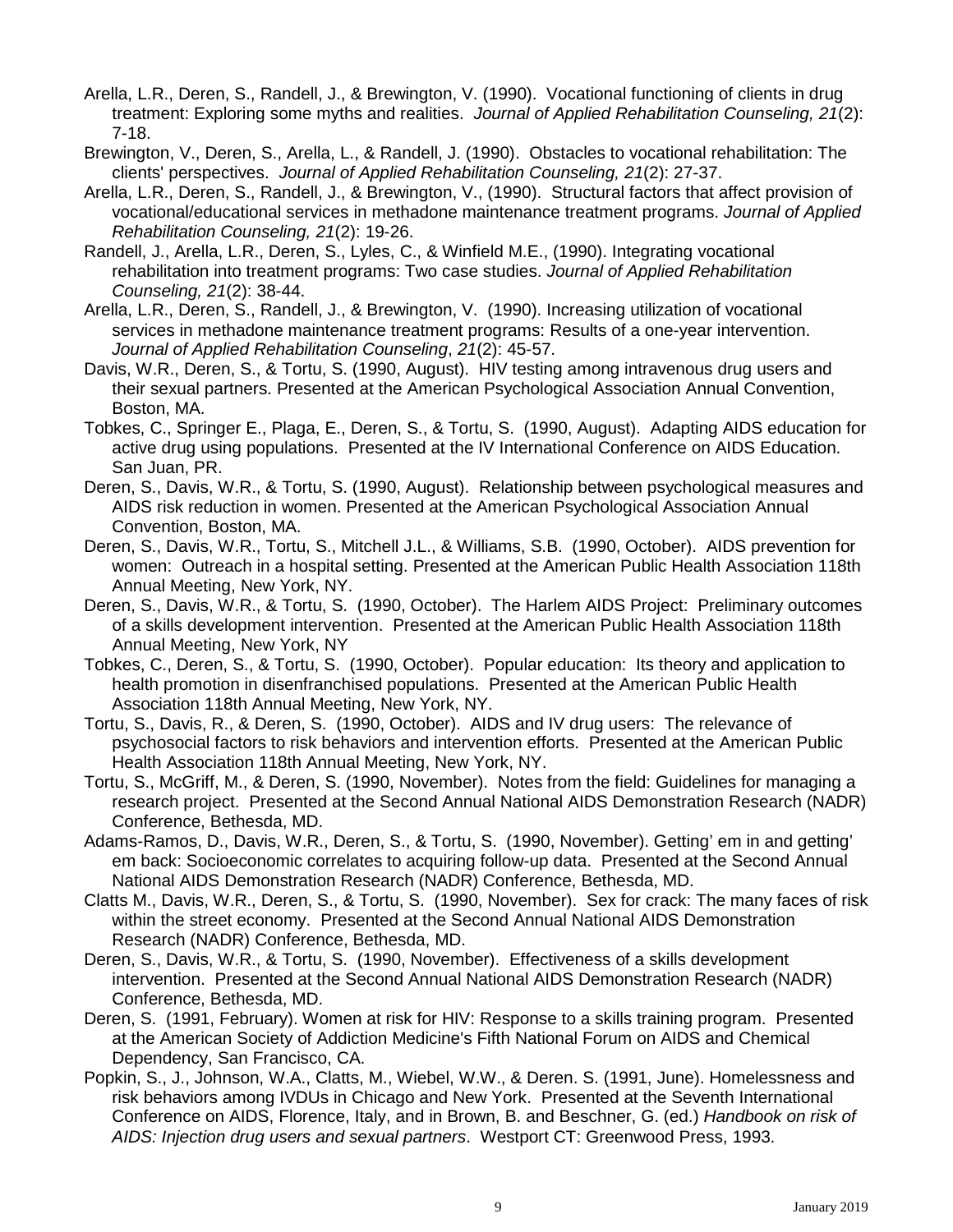- Clatts, M. Beardsley, M., Deren, S., & Tortu, S. (1991, October). Economies of scale and the homeless drug injector: Contradictions in AIDS prevention practice-an ethnographic perspective. Presented at the Third Annual National AIDS Demonstration and Research Conference, Washington, D.C.
- Clatts, M., Beardsley, M., & Deren, S. (1991, October). Risk behavior and the homeless drug injector in New York City: Implications for AIDS prevention policy. Presented at an AIDS and Anthropology Conference, Centers for Disease Control, Atlanta, GA.
- Deren, S. Davis, W.R. & Tortu, S. (1991, October). Who attends AIDS risk reduction group sessions: The impact of client characteristics and incentives. Presented at the Third Annual National AIDS Demonstration and Research Conference, Washington, D.C.
- Ziek, K, McGriff, M., Beardsley, M., Deren, S., & Tortu, S. (1991, October). Factors affecting the follow up of drug injectors in AIDS prevention research and demonstration projects: Preliminary findings. Presented at the Third Annual National AIDS Demonstration and Research Conference, Washington, D.C.
- Deren, S., Shedlin, S., Sanchez, S., & Clatts, M. (1991, November). Ethnic factors in HIV risk behaviors among prostitutes and drug abusers. Presented at the Annual Meeting of the American Anthropological Association, Chicago, IL.
- Beardsley, M., Deren, S., Tortu, S., & Davis, W.R. (1991, November). AIDS risk behaviors among homeless and non-homeless drug injectors. Presented at the American Public Health Association Annual Meeting, Atlanta, GA.
- Deren, S., Davis, W.R., Beardsley, M., Tortu, S., & Clatts, M. (1991, November). Reducing HIV risk behaviors: Multifaceted interventions are needed. Presented at the American Public Health Association Annual Meeting, Atlanta, GA.
- Sanchez, J., Deren, S., & Shedlin, M. (1991, November). HIV risk factors among the Dominican population in Washington Heights, New York City. Presented at the American Public Health Association Annual Meeting, Atlanta, GA.
- Clatts, M., & Deren, S. (1991, November). At the end of the rainbow: The meaning and experience of AIDS. Presented at the Annual Meeting of the American Anthropological Association, Chicago, IL.
- Clatts, M., Deren, S., & Tortu, S. (1991). "What's in a Name: The social construction of risk for AIDS in the moral imagination of IV Drug users in Harlem". In *Anthropologie et Societe*.
- Friedman, S.R., Jose, B., Deren, S., Des Jarlais, D., & Neaigus, A. (1992, February). HIV seroconversions among drug injectors: Social implications of an epidemiologic study. Presented at the American Sociological Association Annual Meeting, Pittsburgh, PA.
- Clatts, M., Beardsley, M., & Deren, S. (1992, March). Relationships between drug use behavior and residential stability: Implications for treating intravenous drug users. Presented at the 3rd International Conference on Reduction of Drug Related Harm, Melbourne, Australia.
- Clatts, M., & Deren, S. (1992, March). "Strange Bedfellows" Interdisciplinary and the discourse of partial truth in AIDS Prevention Research. Presented at the Annual Society for Applied Anthropology Meeting. Memphis, TN.
- Shedlin, M., & Deren, S. (1992, March). Ethnicity, gender, subculture and the meanings of needle use. Presented at the Annual Society for Applied Anthropology Meeting. Memphis, TN.
- Tortu, S., Beardsley, M., & Deren, S. (1992, June). AIDS risk among female partners of IDUs. Presented at the Annual Meeting of the College on Problems of Drug Dependence (CPDD), Keystone, CO.
- Friedman, S.R., Des Jarlais, D., Deren, S., et al. (1992, June). HIV seroconversion among streetrecruited drug injectors: A preliminary analysis. Presented at the Annual Meeting of the College on Problems of Drug Dependence (CPDD), Keystone, CO.
- Deren, S., Shedlin, M., Sanchez, J., & Clatts, M. (1992, June). Dominicans and Puerto Ricans: Difference in drug use patterns and HIV risk behaviors. Presented at the Annual Meeting of the College on Problems of Drug Dependence (CPDD), Keystone, CO.
- Tortu, S., Beardsley, M., Deren, S, & Davis, W.R. (1992, July). Sex partners of IDUs and AIDS risk: Implications for prevention. Presented at the VIII International AIDS Conference, Amsterdam, The Netherlands.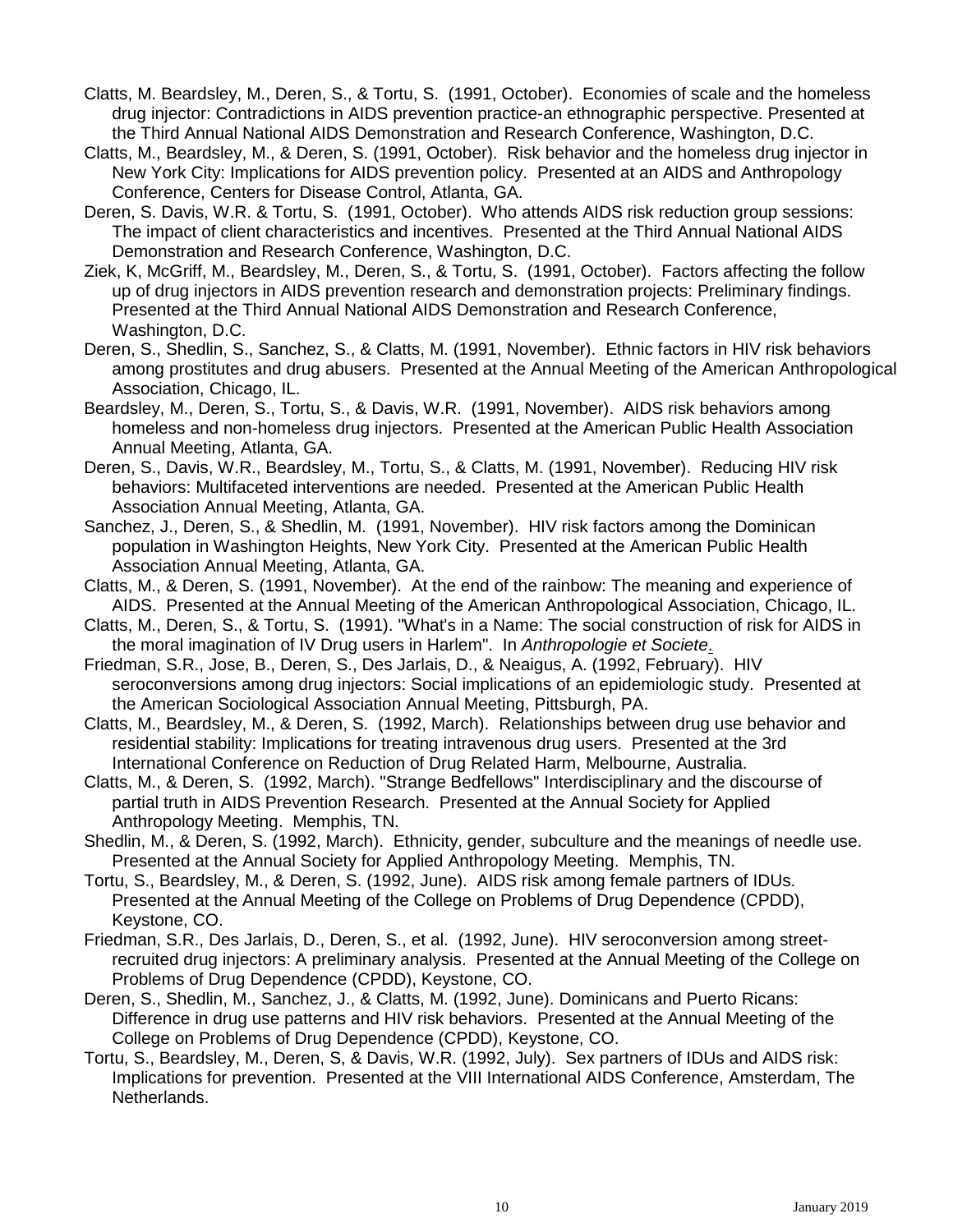- Clatts, M., Beardsley, M., Deren, S., & Davis, W.R. (1992, July). Homelessness and AIDS risk behavior among IDUs: Implications for prevention policy. Presented at the VII International AIDS Conference, Amsterdam, The Netherlands.
- Deren, S., Beardsley, M., Tortu, S., Davis, W.R., & Clatts, M. (1992, May). Behavior change strategies for women at high risk for HIV. Presented at the AIDS Symposium, University of Alaska, Anchorage, Alaska.
- Friedman, S.R., Jose, B., Deren, S., Des Jarlais, D.C., & Neaigus, A. (1992, August). HIV seroconversions among drug injectors: Social implications of an epidemiologic study. Presented at the Annual Meeting of the American Sociological Association, Pittsburgh.
- Deren, S., Sanchez, J., Shedlin, M., Davis, W.R., & Clatts, M. (1992, November). HIV prevention among Latinos: A comparison of Puerto Rican and Dominican prostitutes and crack users. Presented at the American Public Health Association Annual Meeting, Washington, D.C.
- Friedman, S.R., Des Jarlais, D.C., Deren, S., Jose, B., Neaigus, A., & National AIDS Research Consortium. (1992, November). HIV seroconversion among street-recruited drug injectors in 14 United States cities. Presented at the American Public Health Association Annual Meeting, Washington, D.C.
- Friedman, S.R., Des Jarlais, D.C., Deren, S., Neaigus, A., & National AIDS Research Consortium. (1992, November). HIV seroconversion among female drug injectors who have sex with women. Presented at the American Public Health Association Annual Meeting, Washington, D.C.
- Tortu, S., Beardsley, M., Deren, S., & Davis, W.R. (1992, November). AIDS risk reduction with female sexual partners of injection drug users. Presented at the American Public Health Association Annual Meeting, Washington, D.C.
- Deren, S., Davis, W.R., Tortu, S., Friedman, S.R., Tross, S., Sufian, M., Pascal, J., & Stull C. (1992). AIDS outreach workers: An exploratory study of their characteristics and job satisfactions/ dissatisfactions. *AIDS Education and Prevention, 4* (4): 328-337.
- Deren, S. The Harlem AIDS Project: Description of an AIDS outreach project. (1992). In G. Buhringer & J. Platt (Eds.). *Drug Addiction Treatment Research: German and American Perspective, Malabar, Florida: Krieger Publishing Co.*
- Beardsley, M., Clatts, M., Deren, S., Davis, W.R., & Tortu, S. (1992). Homelessness and HIV risk behaviors in sample of New York City drug injectors*. AIDS and Public Policy, 7*(3): 162-169.
- Deren, S., Beardsley, M, Davis, W.R., Tortu, S. (1993). HIV risk factors among pregnant and nonpregnant high risk women In New York City. Journal *of Drug Education, 23,* (1): 57-66.
- Deren, S., Beardsley M., Tortu, S., Davis, W.R., & Clatts, M. (1993). Behavior change strategies for women at high risk for HIV. *Drugs & Society, 7* (3/4), 119-128, 1993; and in *AIDS and Community-Based Intervention Drug Programs: Evaluation and Outreach*. Dennis G. Fisher and Richard Needle (Eds.), Haworth Press, Inc., pp 119-128.
- Deren, S., Beardsley, M., Tortu, S, & Davis, W.R. (1993, June). Out-of-treatment IDUs: Risk behaviors and HIV testing. Presented at the IX International Conference on AIDS, Berlin, Germany.
- Deren, S., Shedlin, M., Miller, K., Davis, W.R., Clatts, M., Balcorta, S., Beardsley, M., & Sanchez, J. (1993, June). HIV risk behaviors in three groups of Latina prostitutes: Dominican, Mexican, and Puerto Rican. Presented at the IXth International Conference on AIDS, Berlin, Germany.
- Tortu, S., Beardsley, M., Deren, S., & Pekrol, W. (1993, August). HIV prevention based on health related skills development: Preliminary outcomes. Presented at the Cooperative Agreement Science Symposium, Northern Arizona University, Flagstaff, AZ. Also presented at the American Psychological Association, Toronto, Canada.
- Deren, S., Beardsley, M., Tortu, S., & Davis, W.R. (1993, October). Drug treatment and HIV testing for IDUs. Presented at the Annual Meeting of the American Public Health Association, San Francisco, CA.
- Deren, S., Beardsley, M., Tortu, S., & Davis, W.R. (1993, October). Maintenance of HIV-related behavior change in IDUs. Presented at the Annual Meeting of the American Public Health Association, San Francisco, CA.
- Deren, S., Shedlin, M., Beardsley, M., Davis, W.R., & Sanchez, J. (1993, October). HIV-related sexual risk behaviors among Latina women. Presented at the Annual Meeting of the American Public Health Association, San Francisco, CA.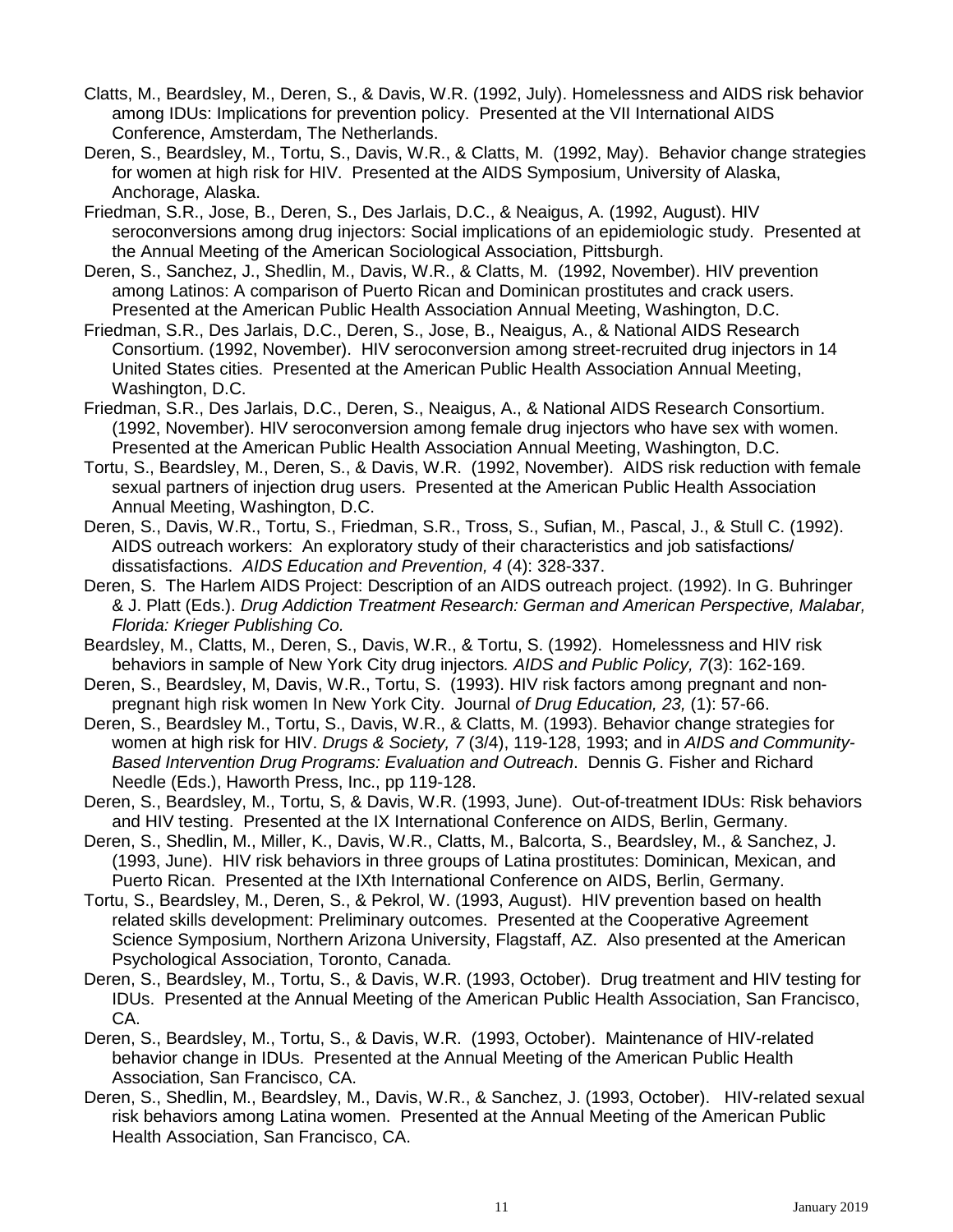- Deren, S., Paone, D., Friedman, S.R., Neaigus, A., Des Jarlais, D.C., & Ward, T.P. (1993). Berlin conference summary on IDUs and HIV/AIDS: Interventions, behavior change and policy. *AIDS Care, 5*(4): 503-508.
- Neaigus, A., Des Jarlais, D., Paone, D., Friedman, S.R., Deren, S., & Ward, T.P. (1993). Berlin conference summary on IDUs and HIV/AIDS: Epidemiology, trends and research methods. *AIDS Care, 5*(4): 508-514.
- Deren, S., Davis, W.R., Tortu, S., & Ahluwalia, I. (1993). Characteristics of female sexual partners. In Brown, B., (Ed.). *Handbook on risk of AIDS, injection drug users and sexual partners*. Westport CT: Greenwood Press.
- Deren, S., Tortu, S., Davis, W.R. (1993). An *AIDS risk reduction project with inner -city women. In Squire, T. (Ed),* Women, Psychology, and AIDS, London: Sage Publications.
- Clatts, M., Davis, W.R., Deren, S., Goldsmith, D., & Tortu, S. (1994). Risk behavior among injection drug users in New York City: Critical gaps in prevention policy. In Feldman, D., (ed.) *Global AIDS Policy*, Bergin and Garvey: 215-235.
- Deren, S., Stephens, R., Davis, W.R., Feucht, E.T., & Tortu, S. (1994). The impact of providing incentives for attendance at AIDS prevention sessions*. Public Health Reports, 109*(4): 548-554.
- Tortu, S., Beardsley, M., Deren, S., & Davis, W.R. (1994). The risk of HIV infection in a national sample of women with injection drug-using partners. *American Journal of Public Health, 84*(8): 1243-1249.
- Dowling-Guyer, S., Johnson, M.E., Fisher, D.G., Needle, R., Watters, J., Andersen, M., Williams, M., Kotranski, L., Booth, R., Rhodes, F., Weatherby, N., Estrada, A.L., Fleming, D., Deren, S., & Tortu, S. (1994). Reliability of drug users' self-reported HIV risk behaviors and validity of self-reported recent drug use*. Assessment, 1*(4): 383-392.
- Tortu, S., Goldstein, M., Deren, S., & Beardsley, M. (1994, August). Gender differences in the health status of urban crack users. Presented at the Second Annual Symposium on Drugs, Sex, AIDS: Prevention Research, Northern Arizona University, Flagstaff, AZ.
- Beardsley, M, Deren, S., & Shedlin, M. (1994, October). Decision making patterns and HIV-related behavior among Dominican and Puerto Rican women and their partners in New York City. Presented at the American Public Health Association Annual Meeting, Washington, DC.
- Deren, S., Estrada, A., Stark, M., & Goldstein, M.F. (1994, August). Sexual orientation and HIV risk behaviors in a national sample of injection drug users and crack smokers. Presented at the Second Annual Symposium on Drugs, Sex, AIDS: Prevention Research, Northern Arizona University, Flagstaff, AZ.
- Deren, S., Kotranski, L., Beardsley, M., Collier, K., Tortu,S., Mulia, N., & Hamid, R. (1994, October). Crack users in East Harlem, NY and Philadelphia, PA: HIV related risk behaviors, serostatus, and prevention/treatment needs. Presented at the American Public Health Association Annual Meeting, Washington, D.C.
- Springer, E., Pekrol, W., Deren, S., & Tortu, S. (1994, October). Using harm reduction strategies for health promotion with drug users. Presented at the American Public Health Association Annual Meeting, Washington, D.C.
- Tortu, S.Goldstein, M., Deren, S., & Beardsley, M. (1994, October). Health status of crack users in East Harlem, NYC. Presented at the American Public Health Association Annual Meeting, Washington, D.C.
- Tortu, S., Deren, S., Beardsley, M., & Hamid, R. (1994, October). Needle exchanges: A comparison of users and non-users in Harlem, NYC. Presented at the American Public Health Association Annual Meeting, Washington, D.C.
- Ziek, K., Beardsley, M., Deren, S., & Tortu, S. (1994, October). Predictors of follow-up in a sample of crack users. Presented at the American Public Health Association Annual Meeting, Washington, D.C.
- Deren, S., Davis,W.R., Tortu, S., Beardsley, M., & Ahluwalia, I. (1995). Women at high risk for HIV: Pregnancy and risk behaviors. *Journal of Drug Issues, 25*(1): 057-071.
- Deren, S., Davis, W.R., Beardsley, M., Tortu, S., & Clatts, M. (1995). Outcomes of a risk reduction intervention with high-risk populations: The Harlem AIDS Project. *AIDS Education and Prevention, 7*(5): 379-390.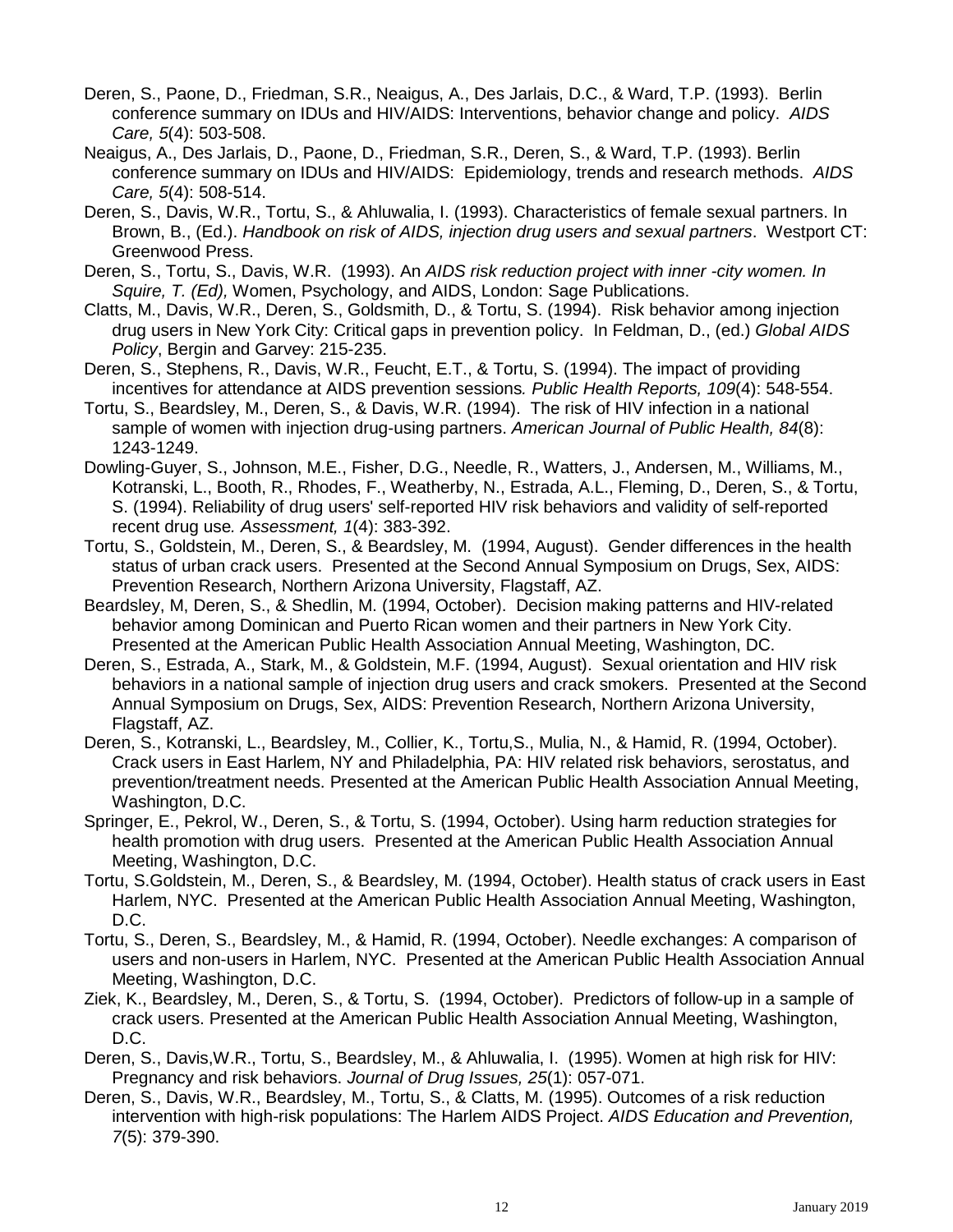- Moore, J., Harrison, J.S., Kay, K.L., Deren, S., & Doll, L.S. (1995). Factors associated with Hispanic women's HIV-related communication and condom use with male partners. *AIDS Care, 7*(4): 415- 427.
- Shedlin, M., & Deren, S. (1995, February). Cultural factors influencing couple relationships and sexual decision-making among three groups of Latina women. Presented at the HIV Infection in Women Conference, Washington, D.C.
- Tortu, S., Beardsley, M., & Deren, S. (1995, February). Women drug users in NYC: Predictors of HIV serostatus. Presented at the HIV Infection in Women Conference, Washington, D.C.
- Beardsley, M., Deren, S., Tortu, S., & Goldstein, M.F. (1995, May). Strategies for evaluating differential effects in AIDS prevention programs: Who changes and who doesn't. Presented at the 18th Annual Meeting of the Eastern Evaluation Research Society, Princeton, NJ.
- Deren, S., Estrada, A., Stark, M., Needle, R., Williams, M., & Goldstein, M. (1995, June). Sexual orientation, injection drug use, and serostatus in a national sample of male drug users. Presented at the 1995 Satellite Conference on AIDS & Drug Abuse, Scottsdale, AZ.
- Tortu, S., McCoy, H.V., Beardsley, M., Deren, S., & McCoy, C.B. (1995, June). Predictors of serostatus in women drug users. Presented at the 1995 Satellite Conference on AIDS & Drug Abuse, Scottsdale, AZ.
- Tortu, S., Beardsley, M., & Deren, S. (1995, June). Sociodemographic and health status correlates of HIV infection in drug using women. Presented at the College on Problems of Drug Dependence (CPDD) 57th Annual Scientific Meeting, Scottsdale, AZ.
- Deren, S., Beardsley, M., Clatts, M., Davis, W.R., & Tortu, S. (1995, August). Perceptions of various risks among injection drug users. Presented at the American Psychological Association 103rd Annual Meeting, New York, NY.
- Tortu, S., Beardsley, M., & Deren, S. (1995, August). Effects of the NIDA standard counseling and testing intervention on women drug users. Presented at the Third Science Symposium-HIV Prevention Research: Current Status and Future Directions Symposium. Flagstaff, AZ.
- Deren, S., Goldstein, M.F., Beardsley, M., & Tortu, S. (1995, August). Predictors of risk behavior change patterns among crack smokers. Presented at the Third Science Symposium-HIV Prevention Research: Current Status and Future Directions Symposium. Flagstaff, AZ.
- Deren, S., Tortu, S., Tross, S., & Goldstein, M.F. (1995, August). Women and HIV prevention: Subgroups of injection drug users and crack smokers. Presented at the 3rd Science Symposium-HIV Prevention Research: Current Status and Future Directions Symposium. Flagstaff, AZ.
- Goldstein, M.F., Deren, S., Tortu, S., Torres, L., & Burns, H. (1995, October). Out-of treatment drug users: What HIV prevention services do they need? Presented at the American Public Health Association Annual Meeting, San Diego, CA.
- Beardsley, M., Goldstein, M.F, Deren, S., & Tortu, S. (1995, October). Assessing temporal trends in AIDS risk behaviors. Presented at the American Public Health Association Annual Meeting, San Diego, CA.
- Deren, S., Estrada, A., Stark, M., Needle, R., Williams, M., & Goldstein, M. (1995, October). Sexual orientation and serostatus in male drug users. Presented at the Annual American Public Health Association Meeting, San Diego, CA.
- Ziek, K., Goldstein, M., Deren, S., & Tortu, S. (1995, October). HIV testing and out-of-treatment drug users. Presented at the American Public Health Association Annual Meeting, San Diego, CA.
- Friedman, S.R., Benny, J., Deren, S., Des Jarlais, D.C., Neaigus, A., & the National AIDS Research Consortium. (1995). Risk factors for HIV seroconversion among out-of-treatment drug injectors in high and low-seroprevalence cities*. American Journal of Epidemiology, 142*(8): 864-874.
- Beardsley, M., Goldstein, M.F., Deren, S., & Tortu, S. (1996). Assessing intervention efficacy: An example based on change profiles of unprotected sex among drug users. *Journal of Drug Issues, 26*(3): 635-648.
- Deren, S., Sanchez, J. Shedlin, M., Davis, W.R., Beardsley, M., Des Jarlais, D., & Miller, K. (1996). HIV risk among Dominican brothel and street prostitutes in New York City. *AIDS Education and Prevention, 8*(5): 444-456.
- Deren, S., Shedlin, M., & Beardsley, M. (1996). HIV-related concerns and behaviors among Hispanic women. *AIDS Education and Prevention, 8*(4): 335-342.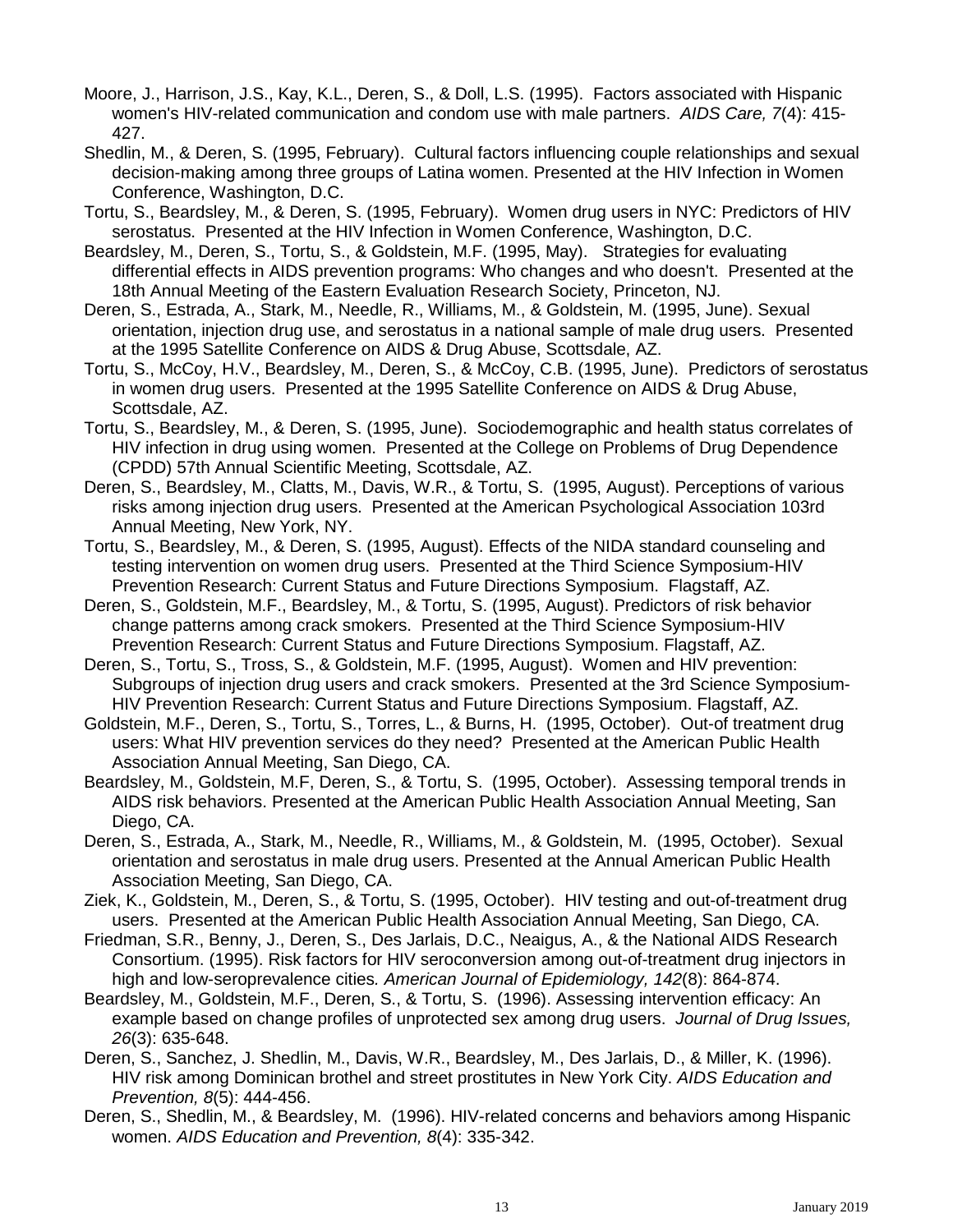- Deren, S., Goldstein, M.F., Williams, M., Stark, M., Estrada, A., Friedman, S.R., Young, R.M., Needle, R., Tortu, S., & Saunders, L. (1996). Sexual orientation, HIV risk behavior, and serostatus in a multi-site sample of drug-injecting and crack-using women. *Women's Health: Research, Behavior, and Policy, 2*(1/2).
- Deren, S., Estrada, A., Stark, M., & Goldstein, M.F. (1996). Sexual orientation and HIV risk in a national sample of injection drug users and crack smokers. *Drugs and Society, 9* (1/2).
- Tortu, S., Deren, S., Beardsley, M., & Hamid, R. (1996). Factors associated with needle exchange use in East Harlem, NYC. *Journal of Drug Issues, 26*(4): 735-749.
- Ziek, K., Beardsley, M., Deren, S., & Tortu, S. (1996). Predictors of follow-up in a sample of urban crack smokers. *Evaluation and Program Planning, 19*(3): 219-224.
- Deren, S., Goldstein, M.F., Williams, M., Stark, M., Estrada, A., Friedman, S.R., Young, R.M., Needle, R., Tortu, S., Saunders, L., Beardsley, M., Jose, B., & McCoy, H.V. (1996, July). HIV risk behaviors and sexual orientation in a multi-site U.S. sample of women drug injectors and crack smokers. Presented at the XI International Conference on AIDS, Vancouver, BC.
- Tortu, S., Beardsley, M., Deren, S., Williams, M., Stark, M., Needle, R., Estrada, A., Goldstein, M.F., & McCoy, H.V. (1996, July). Predictors of HIV infection among women drug users in low and high seroprevalence cities. Presented at the XI International Conference on AIDS, Vancouver, BC.
- Deren, S., Beardsley, M., Goldstein, M.F., & Tortu, S. (1996, November). HIV prevention among injection drug users: Predicting who increases decreases or stops risk behaviors. Presented at the American Public Health Association Annual Meeting, New York, NY.
- Deren, S., Stark, M., Rhodes, F., Siegal, H., Cottler, L., Woods, M., Kochems, L., Carlson, R., Rourke, K., Troter, R., Weir, B., Wright-De Aguero, L., Cesari, H., Lambert, E., Goldstein, M.F., & Falck, R. (1996, November). Drug injecting and crack using men who have sex with men: A 5-site study of drug and sex behaviors and sexual identities. Presented at the American Public Health Association Annual Meeting, New York, NY.
- Beardsley, M., Deren, S., Goldstein, M.F., Tortu, S., Hamid, R., & Ziek, K. (1996, November). Time trends in HIV risk behaviors in a sample of NYC injection drug users. Presented at the American Public Health Association Annual Meeting, New York, NY.
- Goldstein, M.F., Deren, S., Beardsley, M., Burns, H., & Torres, L. (1996, November). Does referral to drug treatment work with street-recruited drug users?. Presented at the American Public Health Association Annual Meeting, New York, NY.
- Hamid, R., Beardsley, M., Deren, S., Tortu, S., & Goldstein, M.F. (1996, November). The effect of the time of administration of a urine test on validity of self-reported drug use. Presented at the American Public Health Association Annual Meeting, New York, NY.
- Tortu, S., Goldstein, M.F., Deren, S., & Beardsley, M. (1996, November). Drug users and HIV-related sexual risks: Variations by gender. Presented at the American Public Health Association Annual Meeting, New York, NY.
- Davis, W.R., Deren, S., Beardsley, M., Wenston, J., & Tortu, S. (1997). Gender differences and other factors associated with HIV testing in a national sample of active drug injectors. *AIDS Education and Prevention, 9*(4): 342-358.
- Deren, S., Estrada, A., Stark, M., Williams, M., &Goldstein, M.F. (1997). A multisite study of sexual orientation and injection drug use as predictors of HIV serostatus in out-of-treatment male drug users*. Journal of Acquired Immune Deficiency Syndromes and Human Retrovirology, 15*: 289-295.
- Deren, S., Kotranski, L., Beardsley, M., Collier, K., Tortu, S., Semaan, S., Lauby, J., & Hamid, R. (1997). Crack users in East Harlem, New York and Philadelphia, Pennsylvania: HIV-related risk behaviors and predictors of serostatus. *American Journal of Drug & Alcohol Abuse, 23*(4): 555-567.
- Deren, S., Shedlin, M., Davis, W.R., Balcorta, S., Beardsley, M., & Des Jarlais, DC. (1997). Dominican, Mexican, and Puerto Rican prostitutes: Drug use and sexual behaviors*. Hispanic Journal of Behavioral Sciences, 19*(2): 202-213.
- Deren, S., Tortu, S., Beardsley, M., & Goldstein, M.F. (1997, June). HIV seroprevalence and risk behavior changes in high risk drug users: Encouraging trends. Presented at the CPDD Annual Scientific Meeting, Nashville, TN.
- Goldstein, M.F., Deren, S., & Stuven, K. (1997, June). Re-engagement of dropouts from a drug treatment program. Presented at the CPDD Annual Scientific Meeting, Nashville, TN.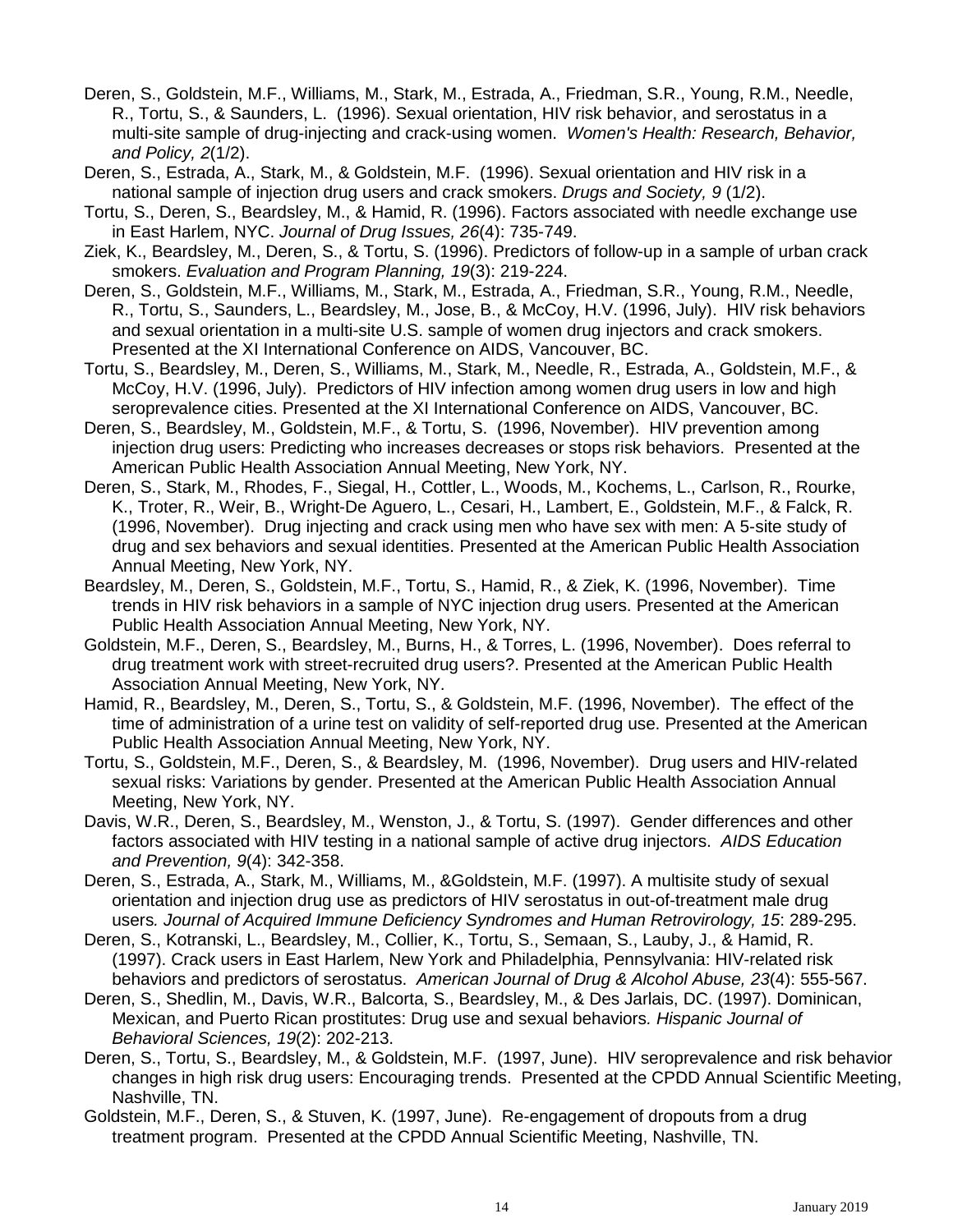- Andia, J.F., Deren, S., Robles, R., Colón, H., & Beardsley, M. (1997, November). HIV-related risk behaviors for Puerto Rican drug users in New York and Puerto Rico. Presented at the American Public Health Annual Meeting, Indianapolis, IN.
- Beardsley, M., Deren, S., Robles, R., Colón, H., Tortu, S., & Andia, J.F. (1997, November). Reasons for and HIV risk behaviors during travel to New York and to Puerto Rico by Puerto Rican Drug injectors and crack users. Presented at the American Public Health Association Annual Meeting, Indianapolis, IN.
- Deren, S., Tortu, S., Beardsley, M., Goldstein, M., & Goldstein, M.F. (1997, November). HIV prevention with out-of-treatment drug injectors and crack smokers: Encouraging trends in a high seroprevalence community. Presented at the American Public Health Association Annual Meeting, Indianapolis, IN.
- Goldstein, M.F., Deren, S., & Beardsley, M. (1997, November). Benefits of treatment to drug users recruited from the street. Presented at the American Public Health Association Annual Meeting, Indianapolis, IN.
- Goldstein, M.F., Deren, S., & Stuven, K. (1997, November). Development of an alternative program for MMTP drop-outs. Presented at the American Public Health Annual Association, Indianapolis, IN.
- Oliver, D., Finlinson, A., Deren, S., Robles, R., Andia, J.F., Colón. H., & Shedlin, M. (1997, November). Conducting research on the Air Bridge: HIV risk behaviors among Puerto Rican drug users. Presented at the American Public Health Association Annual Meeting, Indianapolis, IN.
- Deren, S., Beardsley, M., Coyle, S., & Singer, M. (1998). HIV serostatus and risk behaviors in a multisite sample of drug users. *Journal of Psychoactive Drugs, 30*(3): 239-245.
- Deren, S., Beardsley, M., Tortu, S., & Goldstein, M.F. (1998). HIV serostatus and changes in risk behaviors among drug injectors and crack users. *AIDS and Behavior, 2*(2): 171-176.
- Des Jarlais, D.C., Perlis, T., Friedman, S.R., Deren, S., Chapman, T., Sotheran, J.L., Tortu, S., Beardsley, M., Paone, D., Torian, L.V., Beatrice, S.T., DeBernardo, E., Monterroso, E., & Marmor, M. (1998). Declining seroprevalence in a very large HIV epidemic: Injecting drug users in New York City, 1991-1996. *American Journal of Public Health, 88*(12): 1801-1806.
- Tortu, S., Goldstein, M.F., Deren, S., Beardsley, M., Hamid, R., & Ziek, K. (1998). Gender differences in HIV risk behavior and health status of drug users. In S. Stevens S. Tortu, & S. Coyle (Eds.) *Women, Drug Use, and HIV Infection*, Binghamton, NY: Haworth Press.
- Tortu, S., McCoy, V.H., Beardsley, M., Deren, S., & McCoy, C.B. (1998). Predictors of HIV infection among women drug users in New York and Miami. In S. Stevens S. Tortu, & S. Coyle (Eds.). *Women, Drug Use, and HIV Infection*, Binghamton, NY: Haworth Press.
- Finlinson, A., Colón, H.M., Robles, R., R., & Deren, S. (1998, April). Access to sterile syringes by injection drug users in Puerto Rico. Presented at the Society for Applied Anthropology Annual Meeting, San Juan, PR.
- Oliver-Velez-D., Finlinson, H.A., Deren, S., Robles, R.R., Colón, H.M., & Andia, J.F. (1998, April). Mapping the "Air Bridge": An old methodology garners new results. Presented at the Society for Applied Anthropology Annual Meeting, San Juan, PR.
- Goldstein, M.F., Deren, S., Tortu, S., Beardsley, M., & Magura, S. (1998, June). Does less than 90 days in drug treatment have an impact on cessation of drug use. Presented at the  $6<sup>th</sup>$  CPDD Scientific Meeting, Scottsdale, AZ.
- Stuven, K., Goldstein, M.F., Deren, S., & Quiles, R. (1998, June). A behavior change model for methadone maintenance drop-outs. Presented at the 6<sup>th</sup> CPDD Scientific Meeting, Scottsdale, AZ.
- Tortu, S., McMahon, J., Deren, S., & Beardsley, M. (1998, June). Beliefs about condoms and condom use among drug users. Presented at the  $6<sup>th</sup>$  CPDD Scientific Meeting, Scottsdale, AZ.
- Deren, S., Beardsley, M. Coyle, S., & Singer, M. (1998, June). HIV serostatus and site seroprevalence as predictors of risk behaviors in a multi-site sample of injection drug users. Presented at the 12<sup>th</sup> International Conference on AIDS, Geneva, Sweden.
- Deren, S., Robles, R.R., Beardsley, M., Andia, J.F., Colón, H.M, Oliver-Velez, D., & Finlinson, H.A. (1998, June). Issues in studying high-risk populations in diverse locations: Puerto Ricans in New York and Puerto Rico. Presented at the 12<sup>th</sup> International Conference on AIDS, Geneva, Sweden.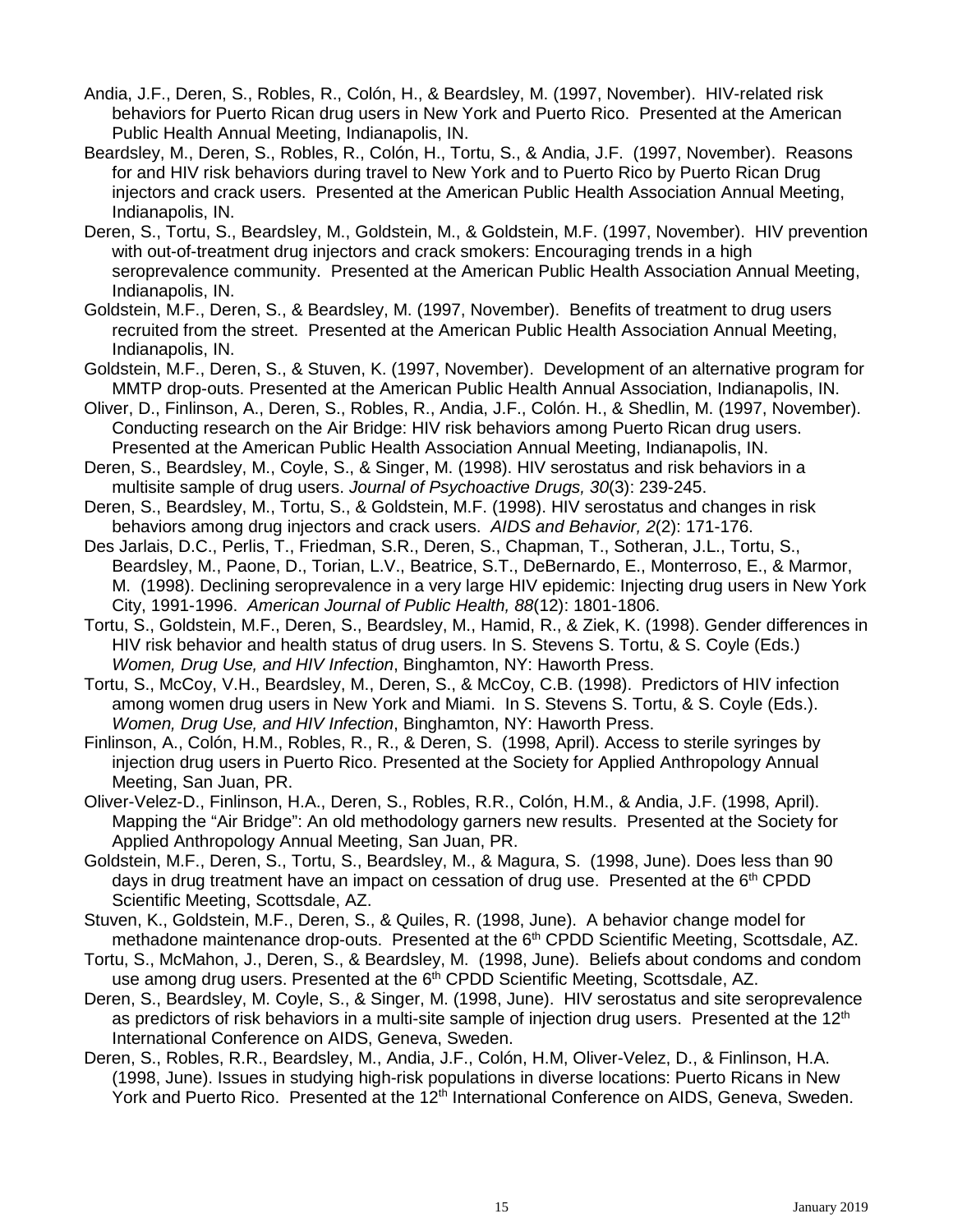- Andia, J.F., Deren, S., Gil, R., Oliver, D., Correa, N., Cabrera, M., & Goulbourne, L. (1998, November). Content analysis of an HIV/AIDS weekly column from a Spanish language newspaper in New York City. Presented at the American Public Health Association Annual Meeting, Washington, D.C.
- Beardsley, M., Deren, S., & Goldstein, M.F. (1998, November). Predictors of readiness to stop drug use among methadone program entrants. Presented at the American Public Health Association Annual Meeting, Washington, D.C.
- Deren, S., Beardsley, M., Coyle, S., & Singer, M. (1998, November). HIV risk behaviors among injection drug users in low, medium, and high seroprevalence communities. Presented at the American Public Health Association Annual Meeting, Washington, D.C.
- Goldstein, M.F., Stuven, K., Deren, S., & Quiles, R. (1998, November). A behavior change model for methadone maintenance dropouts. Presented at the American Public Health Annual Meeting, Washington, D.C.
- Goldstein, M.F., Deren, S., Beardsley, M., & Richman, B. (1998, November). Characteristics of MMTP dropouts: Preliminary results. Presented at the American Public Health Association Annual Meeting, Washington, D.C.
- Oliver-Velez, D., Deren, S., Andia, A., & Beardsley, M. (1998, November). Where have all the galleries gone? Changes in injection locations and practices among Puerto Rican drug injectors in East Harlem. Presented at the American Public Health Association Annual Meeting, Washington, D.C.
- Beardsley, M., Deren, S., Tortu, S., Goldstein, M., Ziek, K., & Hamid, R. (1999). Trends in injection risk behaviors in a sample of New York City injection drug users. . *Journal of Acquired Immune Deficiency Syndromes and Human Retrovirology, 20*(3): 283-289.
- Deren, S., Beardsley, M., Goldstein, M.F., & Tortu, S. (1999). Predictors of change in frequency of crack cocaine use in a street-recruited sample. *American Journal on Addictions, 8*(2): 94-100.
- Finlinson, H.A., Colón, H.M., Robles, R.R., Deren, S., Soto Lopez, M. & Muñoz, A. (1999). Access to sterile syringes by injection drug users in Puerto Rico. *Human Organization, 58*(2): 201-211.
- Hamid, R., Deren, S., Beardsley, M., & Tortu, S. (1999). Agreement between urinalysis and selfreported drug use. *Substance Use and Misuse, 34*(11): 1585-1592.
- Rhodes, F., Deren, S., Wood, M.M., Shedlin, M.G., Carlson, R.G., Lambert, E.Y., Kochems, L.M., Stark M.J., Falck, R.S., Wright-De Aguero, L, Weir, B., Cottler, L., Rourke, K.M., & Trotter, R.T. (1999). Understanding HIV risks of chronic drug-using men who have sex with men. *AIDS Care, 11*(6): 629-648.
- Oliver-Velez, D., Finlinson, H. A., Deren, S., Robles, R. R., Beardsley, M., Shedlin, M., Andia, J.F., & Colón, H. M. (1999, April). Differences in sexual risk behaviors between Puerto Rican drug users in East Harlem, New York and Bayamón, Puerto Rico. Presented at the Society for Applied Anthropology Annual Meeting, Tucson, AZ.
- Colón, H. M., Robles, R. R., Deren, S., Finlinson, H. A., Andia, J.F., Beardsley, M., & Oliver-Velez, D. (1999, June). Frequency of injection of Puerto Rican IDUs in Puerto Rico and New York City. Presented at the College on Problems of Drug Dependence Conference, Acapulco, Mexico.
- Andia, J.F., Deren, S., Friedman, S. R., Robles, R. R., Colón, H. M., Kang, S.-Y., Beardsley, M., & Oliver-Velez, D. (1999, August). Drug abuse treatment and needle exchange service utilization among Puerto Rican drug injectors and crack smokers in East Harlem, New York City. Presented at the American Sociological Association Annual Meeting, Chicago, IL.
- Finlinson, H.A., Oliver-Velez, D., Deren, S., Robles, R.R., Colón, H.M., Cant, J.G.H., Andia, J.F., & Soto-Lopez, M. (1999, August). Syringe acquisition by Puerto Rican injection drug users in Puerto Rico and New York: A comparison of syringe exchange programs. Presented at the CDC National HIV Conference, Atlanta, GA.
- Andia, J.F., Deren, S., Kang, S.-Y., Colón, H. M., Robles, R. R., Friedman, S. R., Oliver-Velez, D., & Beardsley, M. (1999, November). Residential status and HIV risk behaviors among Puerto Rican drug injectors in East Harlem, New York and Bayamón, Puerto Rico. Presented at the American Public Health Association Annual Meeting, Chicago, IL.
- Colón, H. M., Robles, R. R., Deren, S., Finlinson, H. A., Andia, J.F., Beardsley, M., & Oliver-Velez, D. (1999, November). Joint purchasing of drugs and HIV risks behaviors among Puerto Rican injection drug users in Puerto Rico and in New York City. Presented at the American Public Health Association Annual Meeting, Chicago, IL.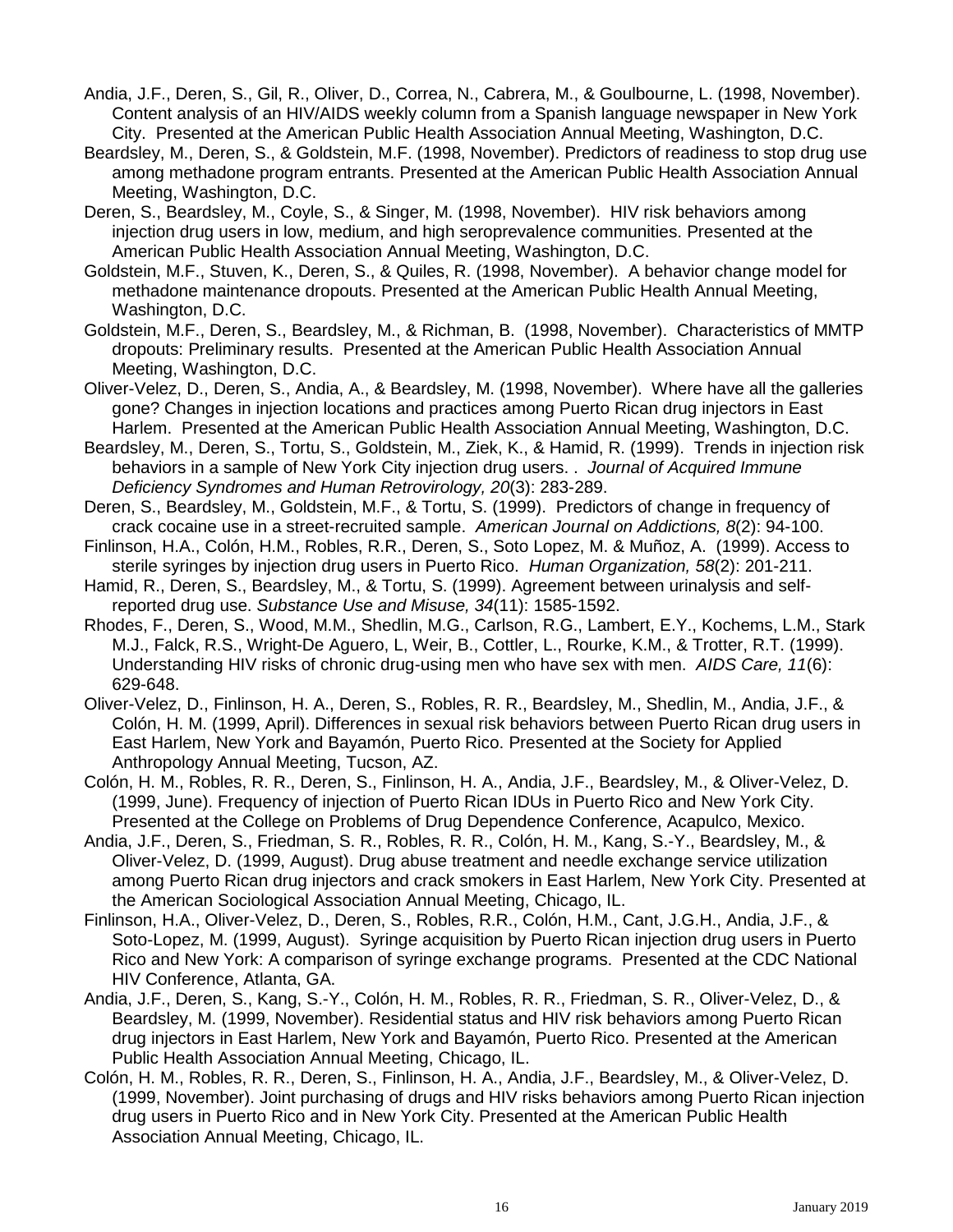- Deren, S., Robles, R.R., Andia, J.F., Beardsley, M., & Colón, H.M. (1999, November). HIV-related risk behaviors and HIV seroprevalence among Puerto Rican drug injectors in PR and NY. Presented at the American Public Health Association Annual Meeting, Chicago, IL.
- Oliver-Velez, D., Beardsley, M., Deren, S., Robles, R.R., Finlinson, H.A., Andia, J.F., & Colón, H.M. (1999, November). The impact of methadone treatment on HIV risk behaviors among Puerto Rican IDUs in East Harlem, New York and Bayamón, Puerto Rico. Presented at the American Public Health Association Annual Meeting, Chicago, IL.
- Robles, R. R., Friedman, S. R., Deren, S., Colón, H. M., Finlinson, H. A., Mastro, T. D., Beardsley, M., & Andia, J.F. (1999, November). Determinants of health care use among Puerto Rican drug injectors in Puerto Rico and in New York City. Presented at the American Public Health Association Annual Meeting, Chicago, IL.
- Andia, J.F., Deren, S., Beardsley, M., & Friedman, S.R. (2000). Drug abuse treatment and needle exchange service utilization among Puerto Rican drug injectors and crack smokers in East Harlem, New York City. *Alcohol and Drugs, American Sociological Association's Alcohol and Drug Section Newsletter, 9* (1): 1-4.
- Cáceres Ureña, F. I., Shedlin, M., & Deren, S. (2000). *El consumo de drogas en la República Dominicana y su vínculo con el VIH/SIDA: un estudio exploratorio*. Dominican Republic: Profamilia.
- Deren, S. (2000). Introduction. In F. Rhodes, S. Deren, L. B. Cottler, H. A. Siegal, M. J. Stark, & W. Reich (Eds*.), A multisite study of HIV risks in drug-using men who have sex with men* (pp. 1-5). Long Beach, CA: California State University Press.
- Des Jarlais, D. C., Marmor, M., Friedmann, P., Titus, S., Aviles, E., Deren, S., Torian, L., Glebatis, D., Murrill, C., Monterroso, E., & Friedman, S.R. (2000). HIV incidence among injection drug users in New York City, 1992-1997: Evidence for a declining epidemic. *American Journal of Public Health, 90* (3): 352-359.
- Finlinson, H. A., Oliver-Vélez, D., Colón, H. M., Deren, S., Robles, R. R., Beardsley, M., Cant, J. G. H., Andía, J., & Soto-López, M. (2000). Syringe acquisition and use of syringe exchange programs by Puerto Rican drug injectors in New York and Puerto Rico: Comparisons based on quantitative and qualitative methods. AIDS and Behavior, 4 (4): 341-351.
- Goldstein, M.F., Deren, S., Magura, S., Kayman, D., Beardsley, M. & Tortu, S. (2000). Cessation of drug use: Impact of time in treatment. *Journal of Psychoactive Drugs, 32*(3): 305-310.
- Tortu, S., Beardsley, M., Deren, S., Williams, M., & McCoy, H.V. (2000). HIV infection and patterns of risk among women drug injectors and crack users in low and high seroprevalence sites. *AIDS Care, 12*(1): 65-76.
- Shedlin, M. G., Kochems, L. M., & Deren, S. (2000). Drug-using MSM focus groups: East Harlem, New York. In F. Rhodes, S. Deren, L. B. Cottler, H. A. Siegal, M. J. Stark, & W. Reich (Eds*.), A multisite study of HIV risks in drug-using men who have sex with men* (pp. 29-54). Long Beach, CA: California State University Press. Tortu, S., Beardsley, M., Deren, S., Williams, M., McCoy, H. V., Stark, M., Estrada, A. L., & Goldstein, M. F. (2000). HIV infection and patterns of risk among women drug injectors and crack users in low and high seroprevalence sites. *AIDS Care, 12* (1): 65- 76.
- Ziek, K., Goldstein, M. F., Beardsley, M., Deren, S., & Tortu, S. (2000). Factors associated with HIV testing and returning for test results in a sample of out-of-treatment drug users. *Journal of Drug Issues, 30* (3): 675-686.
- Finlinson, H.A., Oliver-Velez, D., Colón, H.M., Deren, S., Robles, R.R., Beardsley, M., Cant, J.G.H., Andia, J.F., & Soto-Lopez, M. (2000). Syringe acquisition and use of syringe exchange programs by Puerto Rican drug injectors n New York and Puerto Rico: Comparisons based on quantitative and qualitative methods. *AIDS and Behavior, 4*(4): 341-351.
- Deren, S., Colón, H. M., Caceres, F., Robles, R., Shedlin, M., Andia, J.F., & Kang, S.-Y. (2000, July). Impact of mobility on risk behaviors: Dominican and Puerto Rican drug users who travel to New York City. Presented at the XIII International AIDS Conference, Durban, South Africa.

Colón, H. M., Robles, R. R., Deren, S., Finlinson, H.A., Andia, J.F., Kang, S.-Y., & Oliver-Velez, D. (2000, November). Drug preparation risk behaviors among Puerto Rican IDUs in New York City and Puerto Rico. Presented at the American Public Health Association Annual Meeting, Boston, MA. Cortes, D. E., Deren, S., Robles, R. R., Andia, J.F., & Colón, H. M. (2000, November). Acculturation

17 January 2019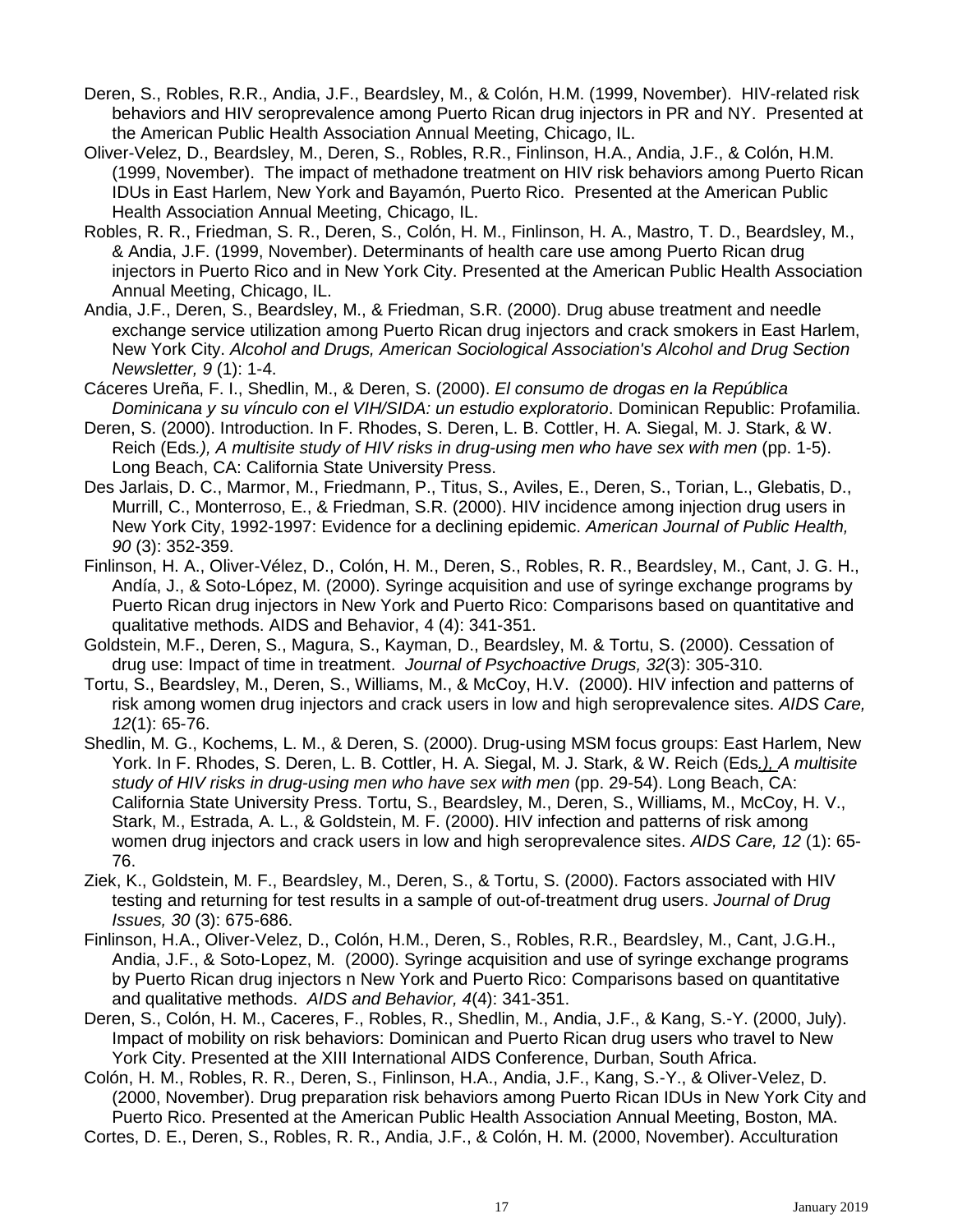among Puerto Rican drug users in Puerto Rico and New York City. Presented at the American Public Health Association Annual Meeting, Boston, MA.

- Deren, S., Kang, S.-Y., & Goldstein, M. F. (2000, November). Medical status and attitudes toward methadone treatment as predictors of treatment re-entry for MMTP drop-outs. Presented at the American Public Health Association Annual Meeting, Boston, MA.
- Deren, S., Kang, S.-Y., Robles, R., Andia, J.F., Colón, H. M., Oliver-Velez, D., & Finlinson, H.A. (2000, June). Mobility and injection risk behaviors: "Newcomers" to New York and "returnees" to Puerto Rico. Presented at the College on Problems of Drug Dependence Annual Meeting, San Juan, PR.
- Deren, S., Rapkin, B., Kang, S.-Y., Robles, R. R., Andia, J.F., & Colón, H. M. (2000, November). Predicting HIV risk behaviors: The utility of the PRECEDE model. Presented at the American Public Health Association Annual Meeting, Boston, MA.
- Deren, S., Shedlin, M., & Caceres, F. (2000, July). Identifying a drug use/HIV nexus in understudied countries: A case study of the Dominican Republic. Presented at the XIII International AIDS Conference, Durban, South Africa.
- Finlinson, H. A., Robles, R. R., Oliver-Velez, D., Deren, S., Colón, H. M., Cant, J. G. H., Andia, J.F., & Soto-Lopez, M. (2000, November). Experiences with violence: Comparisons of Puerto Rican drug users in New York and Puerto Rico. Presented at the American Public Health Association Annual Meeting, Boston, MA.
- Friedman, S. R., Kang, S.-Y., Deren, S., Robles, R., Colón, H. M., & Andia, J.F. (2000, November). Drug-scene roles and HIV risk among Puerto Rican injection drug users in East Harlem, New York City and Bayamón, Puerto Rico. Presented at the American Public Health Association Annual Meeting, Boston, MA.
- Goldstein, M. F., Seligman, M., Deren, S., & Stuven, K. (2000, June). Group processes in an alternative program for MMTP drop-outs. Presented at the College on Problems of Drug Dependence Annual Meeting, San Juan, PR.
- Kang, S.-Y., Deren, S., Andia, J.F., Colón, H. M., & Robles, R.R. (2000, November). Gender differences in HIV risk behaviors among Puerto Rican drug injectors by awareness of HIV seropositive status. Presented at the American Public Health Association Annual Meeting, Boston, MA
- Kang, S.-Y., Deren, S., & Goldstein, M. F. (2000, November). Relationships between childhood trauma and adult life functioning among methadone treatment drop-outs. Presented at the American Public Health Association Annual Meeting, Boston, MA.
- Andia, J.F., Deren, S., Kang, S-Y., Robles, R. R., Colón, H. M., Oliver-Velez, D., Finlinson. H.A., Beardsley, M., & Friedman, S. R. (2001). Residential status and HIV risk behaviors among Puerto Rican drug injectors in New York and Puerto Rico. *American Journal of Drug and Alcohol Abuse , 27* (4): 719-735.
- Colón, H. M., Finlinson, H.A., Robles, R. R., Deren, S., Andia, J.F., Kang, S-Y., & Oliver-Velez, D. (2001). Joint drug purchases and drug preparation risk behaviors among injection drug users. *AIDS and Behavior, 5* (1): 85-96.
- Colón, H. M., Robles, R. R., Deren, S., Sahai, H., Finlinson, H. A., Andia, J.F., Cruz, M. A., Kang, S-Y., & Oliver-Velez, D. (2001). Between-city variation in frequency of injection among Puerto Rican injection drug users: East Harlem, New York, and Bayamón, Puerto Rico. *Journal of Acquired Immune Deficiency Syndromes, 27* (4): 405-413.
- Deren, S., Beardsley, M., Coyle, S., Singer, M., & Kang, S-Y. (2001). HIV risk behaviors among injection drug users in low, medium and high seroprevalence communities*. AIDS and Behavior, 5* (1): 45-50.
- Deren, S., Goldstein, M. F., Des Jarlais, D. C., Richman, B. L., Kang, S-Y., & Flom, P. L. (2001). Drug use, HIV-related risk behaviors and dropout status of new admissions and re-admissions to methadone treatment. *Journal of Substance Abuse Treatment, 20*: 185-189.
- Deren, S., Kang, S-Y., Andia, J.F., Colón, H.M., & Robles, R.R. (2001, October). Predictors of changing IDU injection equipment sharing behaviors in Puerto Rico and New York. Presented at the American Public Health Association Annual Meeting, Atlanta, GA.
- Deren, S., Robles, R., Andia, J.F., Colón, H. M., Kang, S-Y., & Perlis, T. (2001). Trends in HIV seroprevalence and needle sharing among Puerto Rican drug injectors in Puerto Rico and New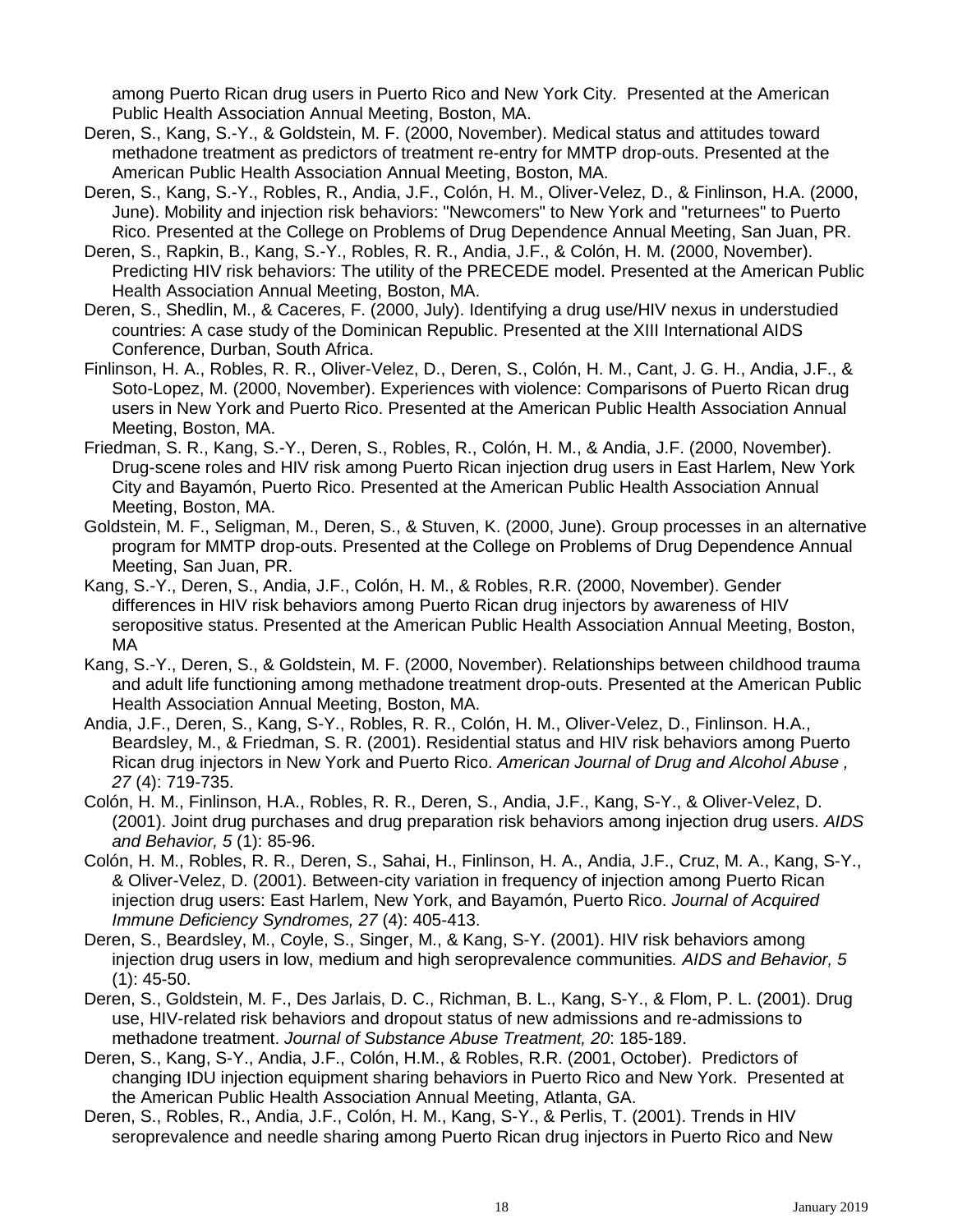York: 1992-1999. *Journal of Acquired Immune Deficiency Syndromes, 26*:164-169.

- Deren, S., Stark, M., Rhodes, F., Siegal, H., Cottler, L., Wood, M. M., Kochems, L. M., Carlson, R. G., Falck, R. S., Rourke, K. M., Trotter, R. T., Weir, B., Goldstein, M. F., & Wright-DeAguero, L. (2001). Drug-using men who have sex with men: Sexual behaviours and sexual identities. *Culture, Health and Sexuality, 3* (3) : 329-338.
- Goldstein, M. F., Deren, S., Beardsley, M., & Richman, B. (2001). An alternative program for methadone maintenance drop-outs: Description and preliminary data. *Mount Sinai Journal of Medicine, 68* (1): 33-40.
- Kang, S-Y., Deren, S., Andia, J.F., Colón, H.M., Robles, R.R. (2001, October). Effects of perceived self-efficacy on HIV risk behaviors over time. Presented at the American Public Health Association Annual Meeting, Atlanta, GA.
- Kang, S-Y., Deren, S., Andia, J.F., Colón, H. M., & Robles, R. R. (2001). Gender differences in HIV risk behaviors among Puerto Rican drug injectors by awareness of HIV seropositive status. *AIDS and Behavior, 5* (3): 241-249.
- Kang, S-Y., Deren, S., Andia, J.F., Colón, H.M., & Robles, R.R. (2001, October). Relationship between a continuum of abuse and HIV sexual risk behaviors among Puerto Rican injection drug users and crack smokers. Presented at the American Public Health Association Annual Meeting, Atlanta, GA.
- Shedlin, M & Deren, S. (2001). Cultural factors influencing HIV risk behavior among Dominicans in New York City. *Journal of Ethnicity in Substance Abuse, 1*(1): 71-95.
- Strauss, S.M., Rindskopf, D., Deren, S., & Falkin, G.P. (2001). Concurrence of drug users' self-report of current HIV status and serotest results*. Journal of Acquired Immune Deficiency Syndromes, 27:* 301-307.
- Andía, J. F., Deren, S., Kang, S.-Y., Colón, H.M., Robles, R. R., Oliver-Velez, D., & Finlinson, H.A. (2002, November). Peer norms and syringe sharing behaviors among Puerto Rican drug users in New York and Puerto Rico. Presented at Annual Meeting of the American Public Health Association, Philadelphia, PA.
- Andía, J. F., Deren, S., Kang, S.-Y., Robles, R. R., Colón, H.M., Oliver-Velez, D., & Finlinson, H.A. (2002, November). Factors associated with injection and non-injection drug user during incarceration among Puerto Rican drug injectors in New York and Puerto Rico. Presented at Annual Meeting of the American Public Health Association, Philadelphia, PA.
- Deren, S. & Robles, R. R. (2002, April). Users in East Harlem, NY and Bayamón, PR. Presented at the HIV Center for Clinical and Behavioral Studies, New York, NY.
- Deren, S., & Baumann, J. (2002). Protecting participants in field based projects. In S. Tortu, L. A. Goldsamt, & R. Hamid (Eds.), *A practical guide to research and service with hidden populations* (pp. 187-205). Boston, MA: Allyn and Bacon.
- Deren, S., Efthimiou-Mordaunt, A., Rhodes, F., & Levy, J.A. (2002). Prevention of HIV among drug users. *Substance Use and Misuse, 37*(8-10): 1215-1227.
- Deren, S., Fuller, C., Pouget, E.R., Blaney, S., Tortu, S., Kang, S-Y., McMahon, J., Andia, J.F., Des Jarlais, D.C., & Vlahov, D. (2002, November). Impact of syringe deregulation in New York on sources of syringes for IDUs in Harlem and the Bronx. Presented at Annual Meeting of the American Public Health Association, Philadelphia, PA.
- Deren, S., Kang, S.-Y., Andía, J.F., Colón, H. M., & Robles, R.R. (2002, November). Mobility of Puerto Rican drug users in New York and Puerto Rico and its relationship to HIV risk behaviors. Presented at Annual Meeting of the American Public Health Association, Philadelphia, PA.
- Deren, S., Kang, SY., Andia, J.F., Colón, H.M., & Robles, R.R (2002, July). Mobility and HIV risk behaviors: The "air-bridge" between Puerto Rico and New York and its relationship to risk behaviors among drug users. Presented at the XIV International AIDS Conference, Barcelona, Spain.
- Deren, S., Shedlin, M., Hamilton, T., & Hagan, H. (2002). Impact of the September 11<sup>th</sup> attack in New York City on drug users: A preliminary assessment. Journal of Urban Health: Bulletin of the New York Academy of Medicine, 79 (3): 409-412.
- Finlinson, H. A., Oliver-Velez, D., Cant, H. G. H., Deren, S., Robles, R. R., Colón, H. M., Andia, J.F., & Kang, S.-Y. (2002, November). A longitudinal study of syringe acquisition by Puerto Rican injection drug users in New York and Puerto Rico. Presented at Annual Meeting of the American Public Health Association, Philadelphia, PA.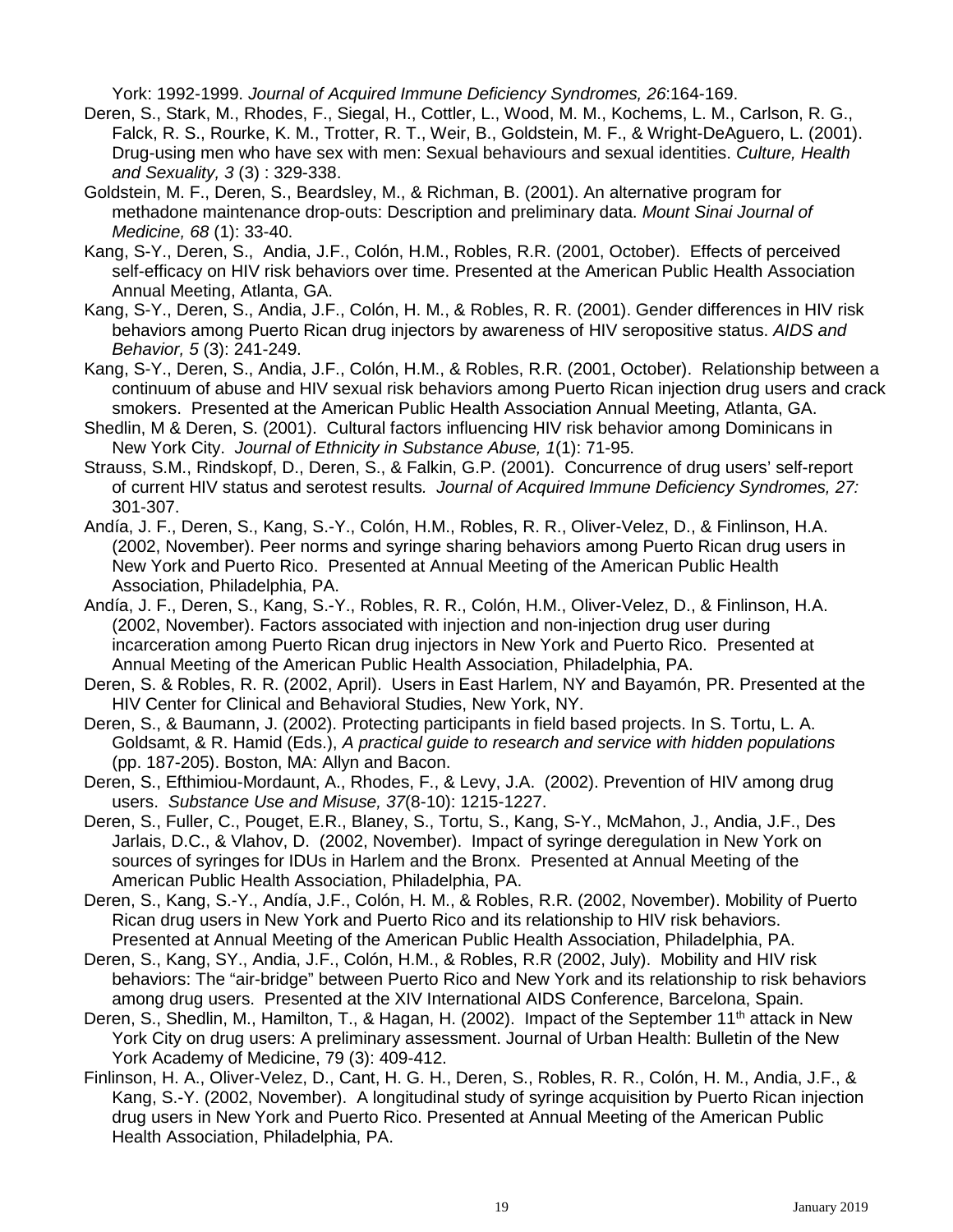- Friedman, S.R., Kang, S-Y., Deren, S., Robles, R.R., Colón, H.M., & Andia, J.F. (2002). Drug-scene roles and HIV risk among Puerto Rican injection drug users in East Harlem, New York City and Bayamón, Puerto Rico. *Journal of Psychoactive Drugs, 34*(4): 363-369
- Goldstein, M. F., Deren, S., Kang, S. Y., Des Jarlais, D. C., & Magura, S. (2002). Evaluation of an alternative program for MMTP drop-outs: Impact on treatment re-entry. *Drug and Alcohol Dependence, 66* (2): 181-187.
- Kang, S.-Y., Deren, S., & Andia, J.F. (2002, November). Egocentric HIV risk networks among Puerto Rican drug users: Impact on HIV sex risk behavior over time. Presented at Annual Meeting of the American Public Health Association, Philadelphia, PA.
- Kang, S-Y., Deren, S., & Goldstein, M.F. (2002). Relationship between childhood abuse and neglect experience and HIV risk behaviors among methadone treatment drop-outs. *Child Abuse & Neglect, 26*: 1275-1289.
- McKnight, C.A., Fuller, C., Des Jarlais, D.C., Coffin, P., Deren, S., & Vlahov, D. (2002, July). Expanded syringe access program (pharmacy sales) in New York City. Presented at the XIV International AIDS Conference, Barcelona, Spain.
- Oliver-Velez, D., Deren, S., Finlinson, H. A., Andia, J.F., Colón, H. M., & Robles, R. R. (2002, November). Injection and sexual HIV/AIDS risk behaviors among incarcerated Puerto Rican drug users in New York and Puerto Rico. Presented at the Annual Meeting of the American Public Health Association, Philadelphia, PA.
- Oliver-Velez, D., Finlinson, H.A., Deren, S., Robles, R.R., Shedlin, M., Andia, J.F., & Colón, H.M. (2002). Mapping the air-bridge locations: The application of ethnographic mapping techniques to dual-site study of HIV risk behavior determinants in East Harlem, New York and Bayamón, Puerto Rico. *Human Organization, 61*(3): 2 62-276.
- Rockwell, R., Deren, S., Goldstein, M. F., Friedman, S. R., & Des Jarlais, D. C. (2002). Trends in the AIDS epidemic among New York City's injection drug users: Localized or citywide? *Journal of Urban Health, Bulletin of the New York Academy of Medicine, 79* (1): 136-146.
- Strauss, S.M., Deren, S., Rindskopf, D.M., & Falkin, G.P. (2002). HIV-positive out-of-treatment drug users who are unaware of their HIV status: Predictors of who gets tested and who returns for test results. *Journal of Drug Issues, 32* (4): 1020-1032
- Andía, J.F., Deren, S., Friedman, S.R., Winick, C., Kang, S-Y., Palij, M., Robles, R.R., Colón, H.M., Velez-Oliver, D., & Finlinson, H.A. (2003). Towards an HIV role theory: Drug related peer norms and role strain indicators as predictors of injection risk behaviors among Puerto Rican drug users in New York and Puerto Rico. *Journal of Drug Issues*, 963-982.
- Cortes, D., Deren, S., Andia, J.F., Colón, H.M., Robles, R.R., & Kang, S-Y. (2003). The use of the Puerto Rican Biculturality Scale with Puerto Rican drug users in New York and Puerto Rico. *Journal of Psychoactive Drugs, 35*(2):197-207.
- Deren, S., Colón, H.M., & Robles, R.R. (2003, October). Comparing the San Juan and New York City epidemic among Puerto Rican drug users: Evidence of a public health emergency in Puerto Rico. Presented at the HIV/AIDS Conference, San Juan, PR. Also presented at: the HIV Center for Clinical and Behavioral Studies, (2003, November), New York, NY; "Turning Research into Practice" Meeting, Centers for Disease Control and Prevention (2003, December), Atlanta, GA; Yale AIDS Colloquium Series, Institution for Social and Policy Studies, Yale University (2004, February), New Haven, CT; "Strengthening Federal and Commonwealth of Puerto Rico Partnership Meeting", Puerto Rico Department of Health, (2004, April), San Juan, PR; at the New York State Department of Health, AIDS Institute (2004, May), New York, NY; at the HIV/AIDS Related Conditions: New York-Puerto Rico Continuity of Health Care, Puerto Rican Federal Affairs Administration, Hunter College (2004, June), New York,, NY; and at the Annual Conference of the College of Problems of Drug Dependence [CPDD] (2004, June), San Juan, Puerto Rico.
- Deren, S., Fuller, C., Pouget, E.R., Blaney, S., Tortu, S., Kang, S-Y., McMahon, J.M., Andía, J.F., Des Jarlais, D.C., Johnson, B., Rosenblum, A., & Vlahov, D. (2003). Impact of expanding syringe access in New York on sources of syringes for injection drug users in Harlem and the Bronx, USA*. International Journal of Drug Policy, 14*:373-379
- Deren, S., Fuller, C., Pouget, E.R., Blaney, S., Tortu, S., Kang, S-Y., McMahon, J.M., Andía, J.F., Des Jarlais, D.C., Johnson, B., Rosenblum, A., & Vlahov, D. (2003). Impact of expanding syringe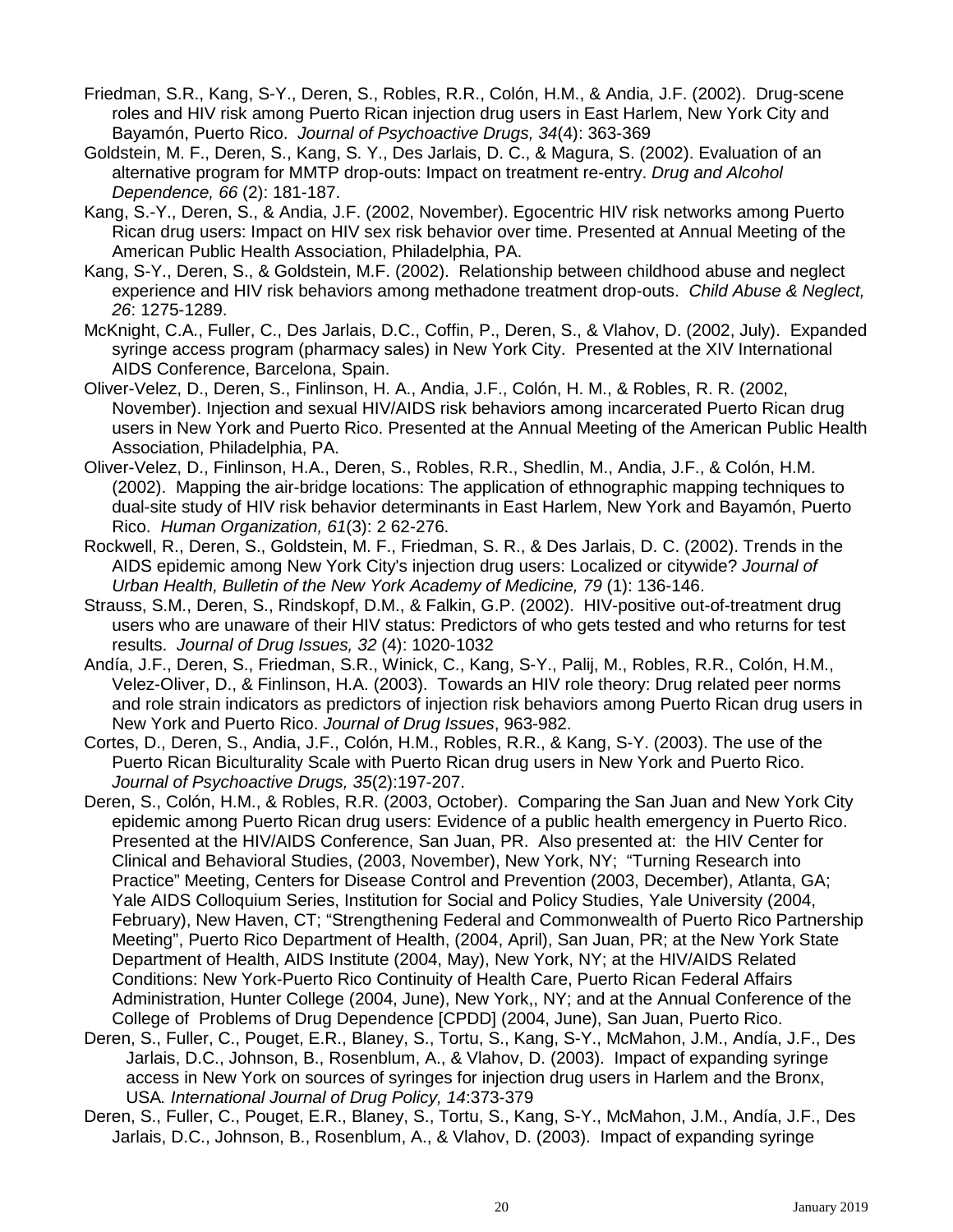access in New York on sources of syringes for injection drug users in Harlem and the Bronx, USA. *International Journal of Drug Policy, 14:*373-379

- Deren, S., Kang, S.-Y., Rapkin, B., Robles, R. R., Andía, J.F., & Colón, H. M. (2003). The utility of the PRECEDE model in predicting HIV risk behaviors among Puerto Rican injection drug users*. AIDS and Behavior, 7*(4): 405-412
- Deren, S., Kang, S-Y., Colón, H.M., Andía, J.F., Robles, R.R., Oliver-Velez, D., & Finlinson, H.A. (2003). Migration and HIV risk behaviors: Puerto Rican drug injectors in New York City and Puerto Rico. *American Journal of Public Health, 93*(5): 812-816.
- Deren, S., Oliver-Velez, D., Finlinson, H.A., Robles, R.R., Andía, J.F., Colón, H.M., Kang, S-Y., Shedlin, M. (2003). Integrating qualitative and quantitative methods: Comparing HIV-related risk behaviors among Puerto Rican drug users in Puerto Rico and New York*. Substance Use and Misuse, 38*(1): 1-24
- Finlinson, H.A., Oliver-Velez, D., Robles, R.R., Deren, S., Colón, H.M., Cant, J.G.H., Andía, J.F., Lopez-Soto, M., & Negrón, M. (2003). Puerto Rican drug users' experience of physical and sexual abuse: Comparisons based on gender and developmental stage. *Violence Against Women*, *9*(7): 839-858.
- Finlinson, H.A., Robles, R.R., Colón, H.M., Lopez, M.S., Negrón, M.D., Oliver-Velez, D., Deren, S., Andia, J.F., & Cant, J.G.H. (2003). Puerto Rican drug users' experiences of physical and sexual abuse: Comparisons based on sexual identities. *Journal of Sex Research*, *40*(3): 277-285.
- Oliver-Velez, D., Deren, S., Finlinson, H.A., Shedlin, M., Robles, R.R., Andia, J.F., Colón, H.M., & Kang, S-Y. (2003). Sexual risk behaviours of Puerto Rican drug users in East Harlem, NY and Bayamón, PR. *Culture, Health and Sexuality, 5*(1): 19-35.
- Robles, R.R., Matos, T.D., Colón, H.M., Deren, S., Reyes, J.C., Andia, J.F., Marrero, A., & Sahia, H. (2003). Determinants of health care use among Puerto Rican drug users in Puerto Rico and in New York City. *Clinical Infectious Diseases Journal*, *37(*Suppl 5): S392-S403.
- Deren, S., Colón, H.M., Kang, S-Y., & Robles, R.R. (2004, November). Predicators of cessation of injection drug use among Puerto Rican drug injectors in NYC. Presented at the American Public Health Association Annual Meeting, Washington, DC.
- Deren, S., Colón, H.M., Kang, S-Y., Robles, R.R., Andia, J.F., Oliver-Velez, D., & Finlinson, A. (2004, November). HIV risk among Puerto Rican drug users in Puerto Rico and New York: Results of a comparative study indicating an urgent need for enhanced services in Puerto Rico. Presented at the American Public Health Association Annual Meeting, Washington, DC.
- Deren, S., Kang, S-Y., Andía, J.F., Colón, H.M., & Robles, R. R. (2004). HIV incidence among highrisk Puerto Rican drug users: A comparison of East Harlem, New York and Bayamón, Puerto Rico. *JAIDS*, *36*(5): 1067-1074.
- Fuller, C.M., Galea, S., Blaney, S., Ompad, D.C., Deren, S., Des Jarlais, D.C., & Vlahov, D. (2004). Explaining the relationship between race/ethnicity and pharmacy purchased syringes among injection drug users in New York City. *Ethnicity and Disease*, *14*(4): 589-596.
- Kang, S-Y., Deren, S., Andia, J.F., Colón, H.M., & Robles, R.R. (2004). Effects of changes in perceived self-efficacy on HIV risk behaviors over time. *Addictive Behaviors*, *29*(3): 567-574.
- Kang, S-Y., Goldstein, M.F., Deren, S. (2004, November). Sexual abuse in childhood and its impact on HIV care and sexual health among male drug users living with HIV. Presented at the American Public Health Association Annual Meeting, Washington, DC.
- Mino, M., Deren, S., Kang, S-Y., Andia, J.F., Colón, H.M., Robles, R.R. (2004, November). Social support and HIV risk among Puerto Rican drug injectors in New York City, by migrant status. Presented at the American Public Health Association Annual Meeting, Washington, DC.
- Andia, J. F., Deren, S., Robles, R. R., Kang, S.-Y., Colón, H. M., Oliver-Velez. D., & Finlinson, A. (2005). Factors associated with injection and noninjection drug use during incarceration among Puerto Rican drug injectors in New York and Puerto Rico. *Prison Journal*, *85* (3), 329-342.
- Cleland, C., Deren, S., Fuller, C., Blaney, S., McMahon, J.M., Tortu, S., Des Jarlais, D.C., & Vlahov, D. (2005, December) Syringe disposal among injection drug users during the New York State Expanded Syringe Access Demonstration program. Presented at the American Public Health Association Annual Meeting, Philadelphia, PA.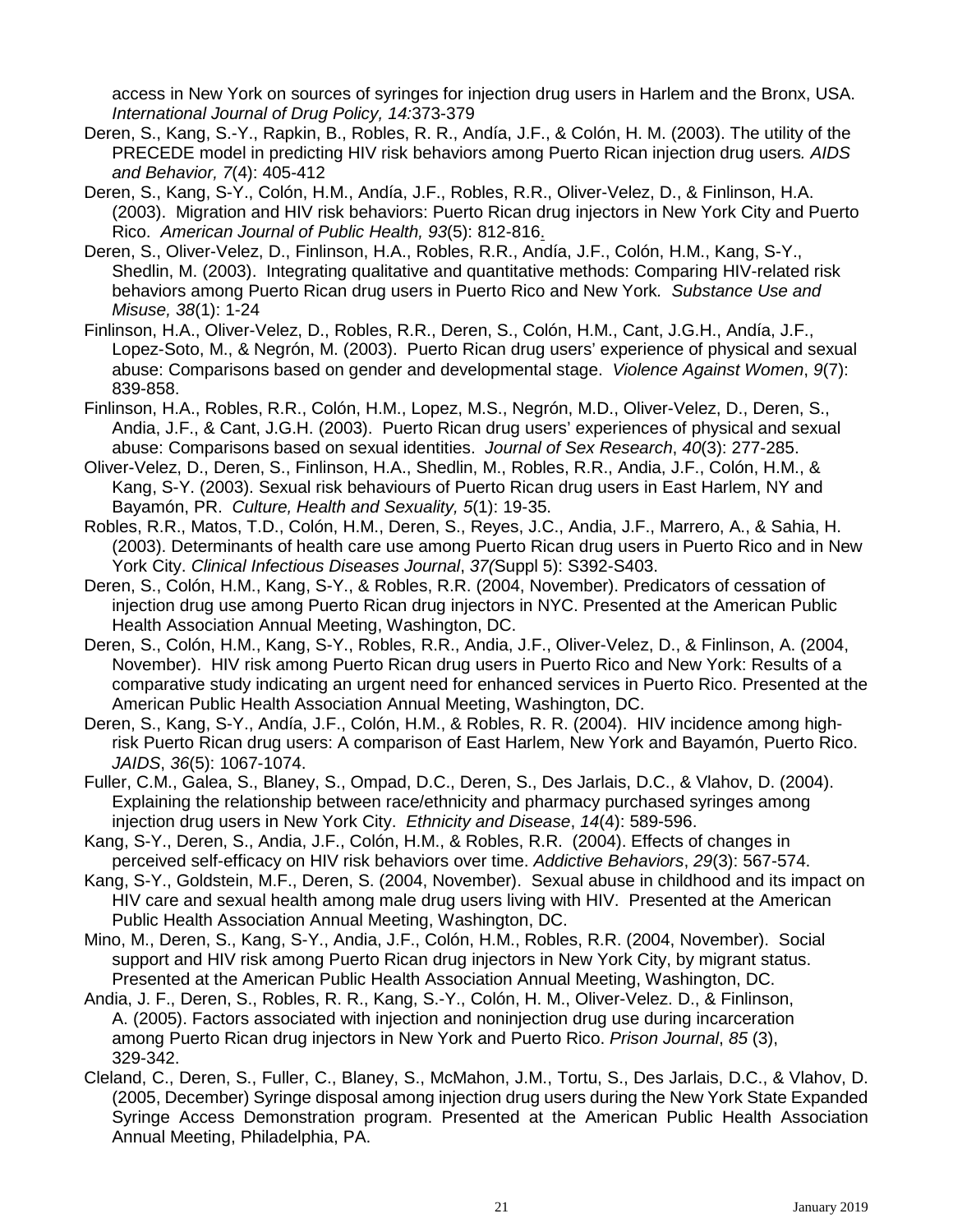- Deren, S., Cleland, C.M., Fuller C., Kang, S-Y., Des Jarlais, D.C, & Vlahov, D. (2005, December). Changes in sources of syringes for drug injectors: Impact of syringe deregulation. Presented at the American Public Health Association Annual Meeting, Philadelphia, PA.
- Deren, S., Shedlin, M., Decena, C. U., & Mino, M. (2005). Research challenges to the study of HIV/AIDS among migrant and immigrant Hispanic populations in the United States. *Journal of Urban Health, 82* (2, Supplement 3), iii13-iii-25. Available at: [http://jurban.oxfordjournals.org/cgi/reprint/82/2\\_suppl\\_3/iii13?ijkey=FL5mWR67W8a2JXt&keytype=r](http://jurban.oxfordjournals.org/cgi/reprint/82/2_suppl_3/iii13?ijkey=FL5mWR67W8a2JXt&keytype=ref) [ef](http://jurban.oxfordjournals.org/cgi/reprint/82/2_suppl_3/iii13?ijkey=FL5mWR67W8a2JXt&keytype=ref)
- Deren, S., Strauss, S., Kang, S-Y., Colón, H.M., & Robles, R.R. (2005, December). Predictors of sex risk among drug injectors and crack smokers. Presented at the American Public Health Association Annual Meeting, Philadelphia, PA.
- Kang, S.-Y., Deren, S., Andia, J., Colón, H. M., & Robles, R. R. (2005). Egocentric HIV risk networks among Puerto Rican crack users in New York and Puerto Rico: Impact on sex risk behaviors over time. *AIDS Education and Prevention, 17*(1), 53-67.
- Kang, S. Y., Deren, S., Andia, J., Colón, H. M., Robles, R.R., & Oliver-Velez, D. (2005). HIV transmission behaviors in jail/prison among Puerto Rican drug injectors in New York and Puerto Rico. *AIDS and Behavior*, *9*(3):377-386.
- Kang, S.Y., Deren, S., Colón, H.M., Robles, R.R. (2005, December). Differences in HIV-related injection risk behaviors among Puerto Rican drug users who initiated drug use in Puerto Rico versus New York. Presented at the American Public Health Association Annual Meeting, Philadelphia, PA.
- Pouget, E. R., Deren, S., Fuller, C. M., Blaney, S., McMahon, J. M., Kang, S. Y., Tortu, S., Andia, J. F., Des Jarlais, D. C., & Vlahov, D. (2005). Receptive syringe sharing among injection drug users in Harlem and the Bronx during the New York State Expanded Syringe Access Demonstration Program. *Journal of Acquired Immune Deficiency Syndromes*, *39 (*1), 471-477.
- Colón, H.M., Deren, S., Robles, R.R., Kang, S-Y., Cabassa, M, & Sahai H. (2006). A comparative study of mortality among Puerto Rican injection drug users in East Harlem, New York and Bayamón, Puerto Rico. *Journal of Urban Health*, *83*(6):1114-1126
- DeHovitz, J., Deren, S., & Eckhardt, A. A. (2006). Introduction to special section of JUH on Consortium papers. *Journal of Urban Health, 83*(1), 3-4.
- Deren, S., Cleland, C. M., Fuller, C., Kang, S.-Y., Des Jarlais, D. C., & Vlahov, D. (2006). The impact of syringe deregulation on sources of syringes for injection drug users: Preliminary findings. *AIDS and Behavior, 10*(6): 717-721.
- Deren S, Kang S-Y, Mino M., & Guarino, H. (2006, November). Predictors of HIV-related risk behaviors among migrant drug users. Presented at the American Public Health Association 134<sup>th</sup> Annual Meeting, Boston MA.
- Deren, D., Mino, M., Kang, S-Y., Guarino, H. (2006, June). HIV risk reduction for migrant drug users: MMTP clients conducting peer outreach. Presented at the College on Problems of Drug Dependence Annual Conference [CPDD], Phoenix, AZ.
- Deren, D., Mino, M., Kang, S-Y., Guarino, H. (2006, August). Enlisting drug treatment clients in conducting peer outreach to migrant drug users: Preliminary findings. Presented at the XVI International AIDS Conference, Toronto, Canada.
- Finlinson, H. A., Oliver-Velez, D., Deren, S., Cant, J. G. H., Colon, H. M., Robles, R. R., Kang, S.-Y., & Andia, J. F. (2006). A longitudinal study of syringe acquisition by Puerto Rican injection drug users in New York and Puerto Rico: Implications for syringe exchange and distribution programs. *Substance Use and Misuse, 41*(9):1313-1336.
- Guarino, H., Deren, S., Mino, M., Kang, S-Y., Shedlin, M. (2006, May). Using Ethnography to assess the impact of an HIV/AIDS intervention on peer outreach workers. Presented at the North Eastern Anthropological Association Conference, Albany, NY.,
- Kang S-Y, Deren S., Mino M, & Guarino H. (2006, November). Factors associated with health care utilization among Puerto Rican migrant drug users. Presented at the American Public Health Association 134<sup>th</sup> Annual Meeting, Boston MA.
- Kang, S.-Y., Goldstein, M. F., & Deren, S. (2006). Health care utilization and risk behaviors among HIV positive minority drug users. *Journal of Health Care for the Poor and Underserved, 17* (2), 265-275.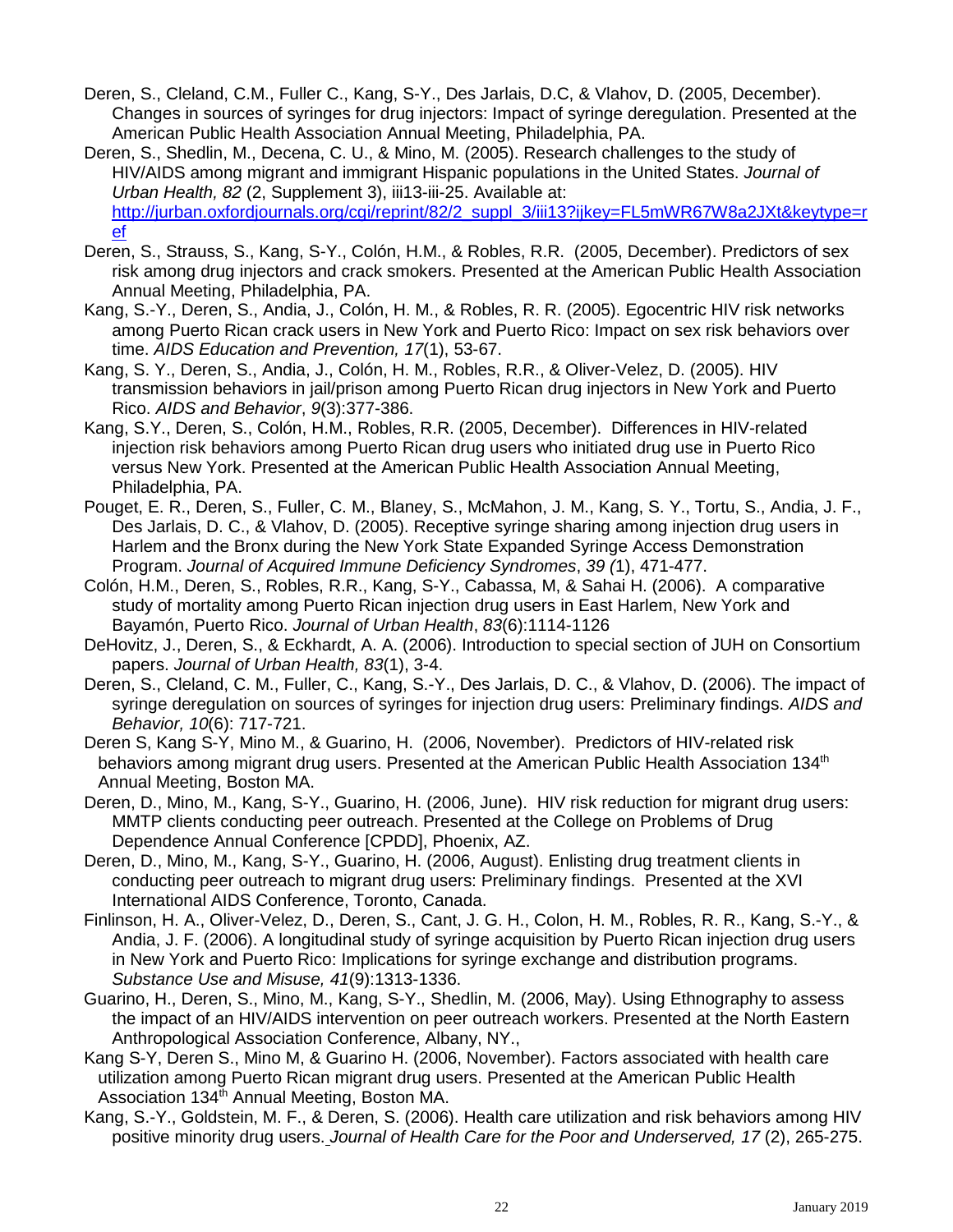- Kayman, D.J., Goldstein, M.F., Deren, S., & Rosenblum, A. (2006). Predicting treatment retention with a brief "Opinions about methadone" scale. *Journal of Psychoactive Drugs 38* (1), 93-100.
- Mino, M., Deren, S., & Kang, S.-Y. (2006). Social support and HIV-related injection risk among Puerto Rican migrant and nonmigrant injection drug users recruited in New York City. *AIDS Education and Prevention, 18*(1): 81-90.
- Mino M, Deren S, Kang S-Y, Guarino H. (2006, November). Political participation and HIV risk among injection drug users. Presented at the American Public Health Association  $134<sup>th</sup>$  Annual Meeting, Boston MA.
- Robles, R. R., Matos, T. D., Deren, S., Colón, H. M., Sahai, H., Marrero, C. A., Reyes, J. C., Andia, J., & Shepard, E. W. (2006). Drug treatment disparities among Hispanic drug-using women in Puerto Rico and New York City. *Health Policy, 75*(2): 159-169.
- Cleland, C.M., Deren, S., Fuller, C.M., Blaney, S., McMahon, J.M., Tortu, S., Des Jarlais, D.C., Vlahov, D. (2007). Syringe disposal among injection drug users in Harlem and the Bronx during the New York State Expanded Syringe Access Demonstration Program. *Health Education & Behavior*, *34*(2): 390-403
- Deren, S., Kang, S-Y., Colón, H.M., & Robles, R.R. (2007). The Puerto Rico-New York airbridge for drug users: Description and relationship to HIV risk behaviors. *Journal of Urban Health, 84*(2):243- 254.
- Deren, S., Kang, S-Y., Colón, H.M., Robles, R.R. (2007). Predictors of injection drug use cessation among Puerto Rican drug injectors in New York and Puerto Rico. *American Journal of Drug and Alcohol Abuse*, *33*(2):291-299.
- Mino, M., Deren, S., Kang-S-Y. (2007, October). Diabetes risk and prevalence among drug users in New Jersey. Presented at the 6<sup>th</sup> Annual International Conference on Urban Health, Baltimore, MD.
- Mino, M., Deren, S., & Kang, S-Y. (2007, November). Chronic health conditions of drug users. Presented at the American Public Health Association Annual Meeting, Washington, DC.
- Andia, J., Deren, S., Robles, R.R., Kang, S-Y., Colón, H.M. (2008). Peer norms and sharing of injection paraphernalia among Puerto Rican injection drug users in New York and Puerto Rico. *AIDS Education and Prevention*, *20*(3): 249-257.
- Deren, S., Strauss, S, Kang, S-Y., Colón, H.M., & Robles, R.R. (2008). Sex risk behaviors of drug users: A dual site study of predictors over time. *AIDS Education and Prevention*, 20(4):326-338
- Deren, S., Kang, S-Y., Mino, M., & Cortes, D. (2008, August). Biculturality and Social Support: Impact on HIV Risk among Puerto Rican Drug Users. Presented at the XVII International AIDS Conference, Mexico City,
- Deren, S., Kang, S-Y., Mino, M., Seewald, R. (2008, June). MMTP staff attitudes toward provision of medical and harm reduction services. Presented at the College on Problems of Drug Dependence [CPDD] 70th Annual Meeting, San Juan, PR.
- Mino, M., Deren, S., Kang, S-Y. (2008, June). Prevalence of chronic health conditions among drug users. Presented at the College on Problems of Drug Dependence [CPDD] 70th Annual Meeting, San Juan, PR.
- Kang, S-Y., Goldstein, M.F., & Deren, S. (2008). Gender differences in health status and care among HIV-infected minority drug users. *AIDS Care*, *20*(9): 1146-1151.
- Kang, S. Y., & Deren, S. (2009). Factors mediating and moderating the relationship between gender and utilization of health care among Puerto Rican drug users in New York. *Drug and Alcohol Dependence, 102*(1-3): 138-143. PMCID: PMC3223376.
- Kang, S-Y., Deren, S., Mino, M., & Cortés, D.E. (2009) Biculturality and HIV risk behaviors among Puerto Rican drug users in New York City. *Substance Use & Misuse*, 44:578-592.
- Kang, S. Y., Deren, S., & Colón, H. (2009). Gender comparisons of factors associated with drug treatment utilization among Puerto Rican drug users. *American Journal of Drug and Alcohol Abuse, 35*(2): 73-79.
- Goldstein, M.F., Munoz-Plaza, C., Deren, S., Vazan, P., Paradise, H., Rivera, S., et al. (2009, November). Enhancing HIV partner notification through peer educators. Presented at the American Public Health Association Annual Meeting, Philadelphia, PA.
- Deren, S., Kang, S-Y., Mino, M., & Guarino, H. (2010). Migrant drug users: Predictors of HIV-related sexual and injection risk behaviors. *Journal of Immigrant and Minority Health,* 12:179-186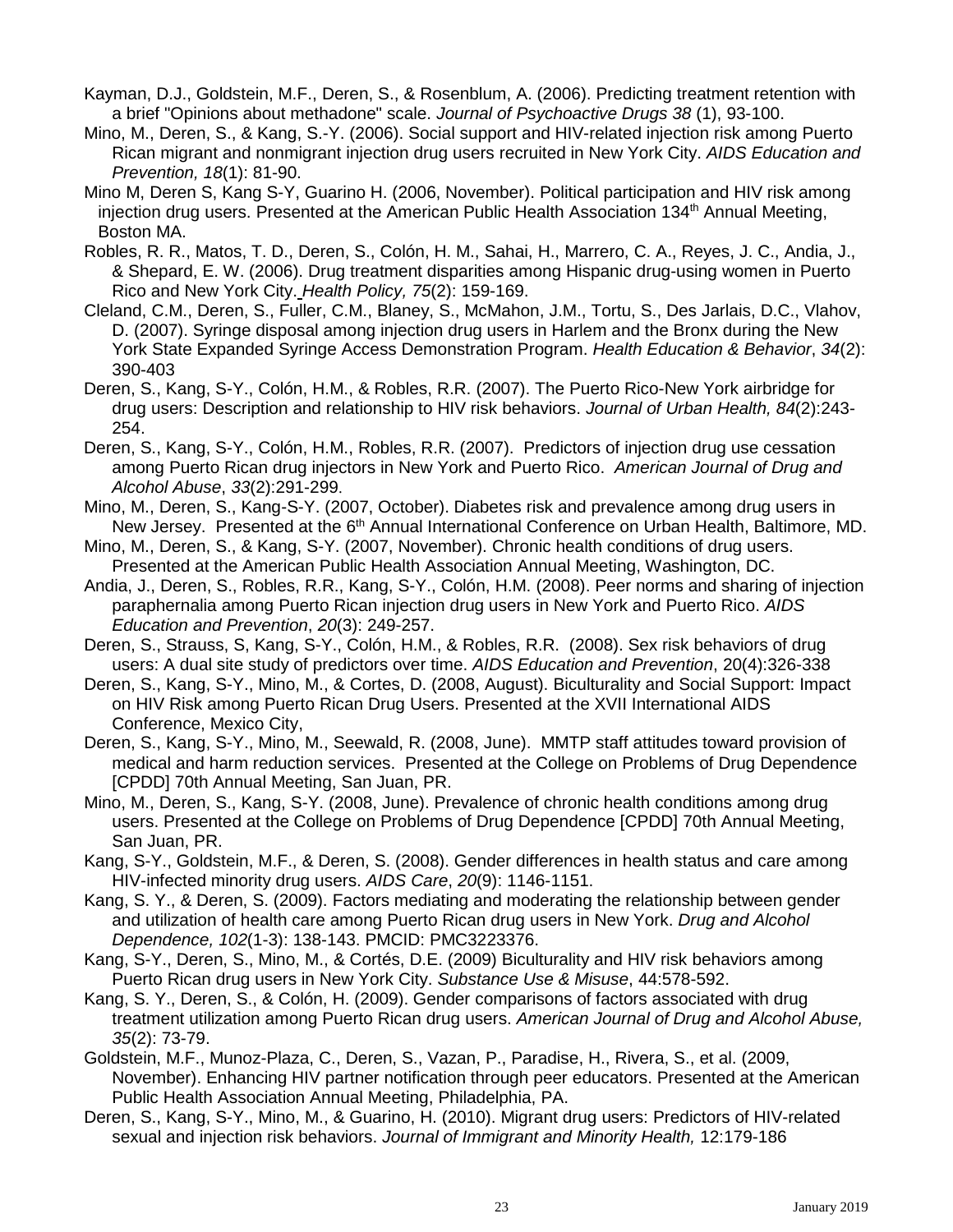- Guarino, H., Deren, S., Mino, M., Kang, S-Y. & Shedlin, M. (2010). Training drug treatment patients to conduct peer-based HIV outreach: An Ethnographic perspective on peers' experiences. *Substance Use & Misuse*, *45*(3):414-436. PMCID: PMC2841030.
- Colón, R.M., Deren, S., Guarino, H., Mino, M., & Kang, S-Y. (2010). Challenges in recruiting and training drug treatment patients as peer outreach workers: A perspective from the field. *Substance Use and Misuse, 45*(12):1892-1908.
- Goldstein, M.F., Vazan, P., Munoz-Plaza, C., & Deren S. (2010, October). Peer education for HIV partner notification: Client and staff views. Presented at the 9th International Conference on Urban Health, New York Academy of Medicine, New York, NY.
- Deren, S. & Hagan, H. (2011). Introduction: History of the HIV epidemic among drug users in NYC and the response. In Deren, S. & Hagan, H (Eds.). Special Issue: The New York HIV-drug epidemic: Lessons learned and unresolved issues. *Substance Use and Misuse*, *46* (2-3): 129-130.
- Deren, S., Shedlin, M., Kang, S-Y., & Cortes, D. (2011). HIV risk and prevention among Hispanic immigrants in NY: The salience of diversity. In Deren, S. & Hagan, H (Eds.). The New York HIVdrug epidemic: Lessons learned and unresolved issues. *Substance Use and Misuse, 46* (2-3): 254- 263.
- Deren, S., Hagan, H., Friedman, S.R., Des Jarlais, D.C., Perlman, D., Gwadz, M., Cleland, C., Osborne, A., Lunievicz, J. (2011). Current and emerging research needs in studying the NY HIV-drug use epidemic. In Deren, S. & Hagan, H (Eds.). The New York HIV-drug epidemic: Lessons learned and unresolved issues. *Substance Use and Misuse*, *46* (2-3): 316-319.
- Mino, M., Deren, S., & Colón, H.M. (2011). HIV and drug use in Puerto Rico: Findings from the ARIBBA study*. Journal of the International Association of Physicians in AIDS Care,* 10(4):248-259.
- Deren, S., Kang, S-Y., Mino, M., Guarino, H. (2011). Conducting peer outreach to migrants: Outcomes for drug treatment patients. *Journal of Immigrant and Minority Health, 14*(2): 251-258. DOI: 10.1007/s10903-011-9467-4. PMCID: PMC3178661.
- Deren, S., Kang, S-Y., Mino, M., Seewald, RS. (2011). Attitudes of methadone program staff toward provision of harm-reduction and other services. *Journal of Addiction Medicine*, 5(4): 289-292. doi:10.1097/ADM.0b013e31821dc61a. PMCID: PMC3223376.
- Kang, S-Y., Deren, S., Colón, H.M. (2011). Differential gender effects of depression on use of HIV medications among HIV-positive Puerto Rican drug users. *AIDS Care*, 23(11): 1467-1471. DOI: 10.1080/09540121.2011.565022.
- Mino, M., Deren, S., Kang, S-Y., Guarino, H. (2011). Associations between political/civic participation and HIV drug injection risk**.** *Journal of Drug and Alcohol Abuse, 37*(6): 520-524*.*  doi:10.3109/00952990.2011.600384.
- Deren, S., & Strauss, S. (2011, November). Successful aging for HIV+ women. Presented at the Gerontological Society of America 64th Annual Scientific Meeting. Boston, MA.
- Des Jarlais, D.C., Cooper, H.L.F., Bramson, H., Deren, S., Hatzakis, A., Hagan, H. (2012). Racial and ethnic disparities and implications for the prevention of HIV among persons who inject drugs. *Current Opinion in HIV and AIDS*, 7(4):354-361.
- Deren, S. (2101, January). The Center for Drug use and HIV Research: An Interdisciplinary Approach to HIV and other Infectious Diseases of Drug users. Fogarty AITRP, Downstate Medical Center, Brooklyn, NY.
- Deren, S. (2012, Feb; 2012, March). Socio-behavioral research on the HIV/IDU epidemic in NYC: Historical trends and future needs. Center for Health, Intervention and Prevention, University of Connecticut; HIV Center for Clinical and Behavioral Studies, NY, NY.
- Deren, S. (2012, July). The Center for Drug use and HIV Research at the NYU College of Nursing: Aims, Core Structure, and Examples of the Diversity of Data Collection Methods. Presentation at the Hartford Summer Scholars Program. New York, NY
- Deren, S., Markowitz, M., Mehandru, S., Kang, S-Y. (2012, July). Behavioral influences on immunological proliferation among HIV positive (HIV+) and HIV negative (HIV-) injection drug users. Presented at the 19<sup>th</sup> International AIDS Conference, Washington, DC.
- Deren, S. (2012, July). Socio-behavioral issues in aging and HIV: Critical for success in prevention and care. Presentation *at* the 19th International AIDS Conference. Washington, DC.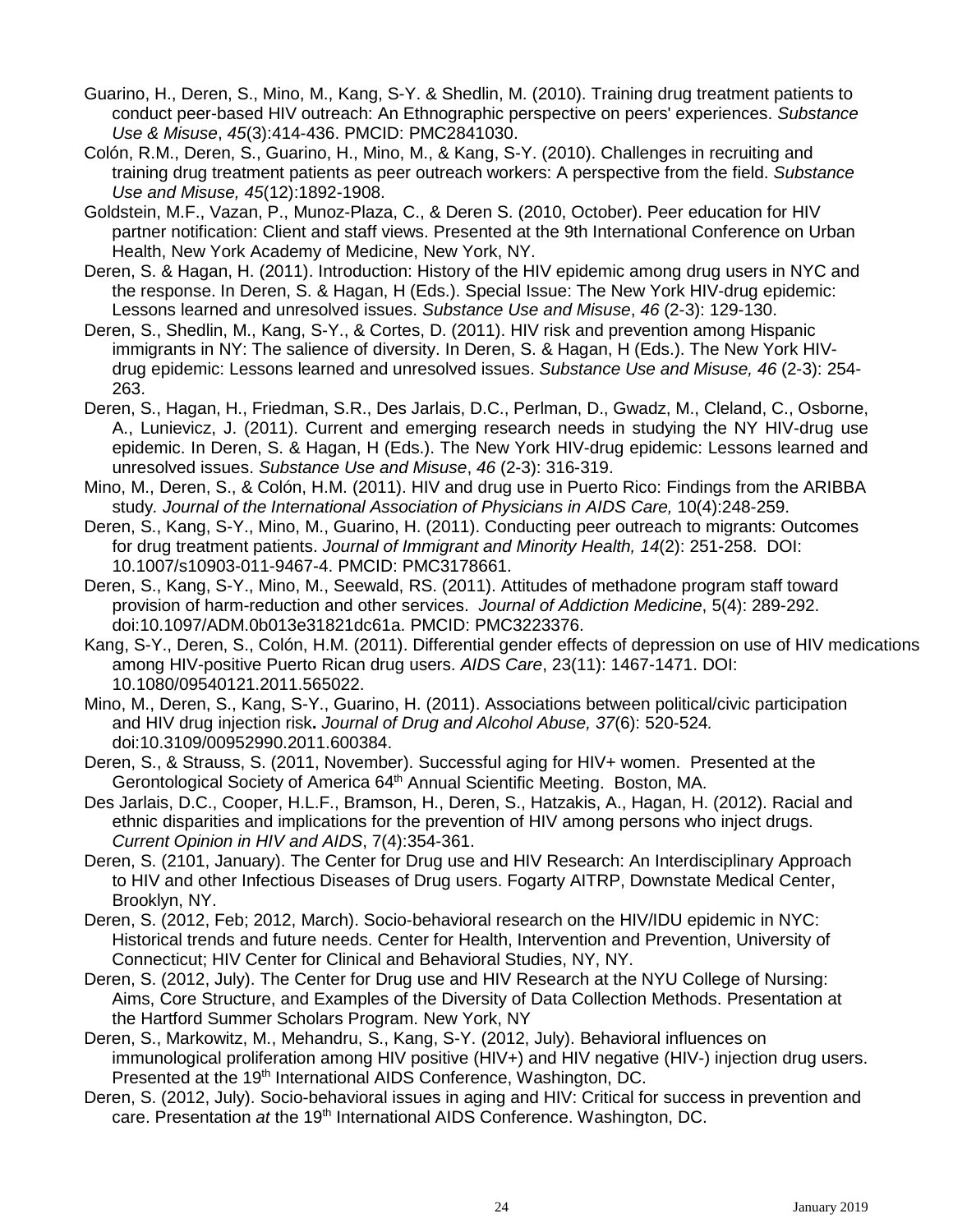- Mehandru, S., Garmon, D., Walker, A., Sahi, V., Rodriguez, K., Kang, S-Y., Mohri, H., Deren, S., Markowitz M. (2012). Injection drug use is associated with significantly higher levels of immune activation in the blood and mucosal tissues. Submitted to the 19<sup>th</sup> International AIDS Conference, Washington, DC.
- Macarthur, G.J., Minozzi, S., Martin, N.K., Vickerman, P, Deren, S., Bruneau, J., Degenhardt, L., Hickman, M. (2012). Opiate substitution treatment in relation to HIV transmission in people who inject drugs: a systematic review and meta-analysis. *BMJ, 345*: e5945. doi:10.1136/bmj.e5945. PMCID: PMC3489107.
- High, K.P., Brennan-Ing, M., Clifford, D.B., Cohen, M.H., Currier, J., Deeks, S.G., Deren, S., Effros, R.B., Gebo, K., Goronzy, J.J., Justice, A.C., Landay, A., Levin, J., Miotti, P.G., Munk, R.J., Nass, H., Rinaldo, C.R., Shlipak, M.G., Tracy, R., Valcour, V., Vance, D.E., Walston, J.D., Volberding, P. (2012). HIV and aging: State of knowledge and areas of critical need for research. A report to the NIH Office of AIDS Research by the HIV and Aging Working Group. *Journal of Acquired Immune Deficiency Syndromes, 60*(supp 1): S1-S18. PMCID: PMC3413877.
- Deren, S. (2013, January). Expert panelist at Turning the Tide Together for U.S. Hispanics: Rebuilding our HIV Prevention Toolbox. New York University, NY, NY.
- Deren, S., Banfield, A. (2013, July). Informed consent in research with drug users: Addressing ethical concerns. Presentation given at Fordham University HIV Prevention Research Ethics Institute.
- Strauss, S.M., Vega, M., Clayton-Jeter, H.D., Deren, S., Rosedale, M., & Rindskopf, D.M. (2014) Latinas with elevated fasting plasma glucose: An analysis using NHANES 2009-2010 data. *Hispanic Health Care International*, 12, 16-23.
- Deren, S., Gelpí-Acosta, C., Albizu-García, C., González, A., Des Jarlais, D., & Santiago-Negrón, S. (2014, June) HIV among Puerto Rican people who inject drugs: Health disparities continue. Poster presented at the 76th Annual Meeting, College on Problems of Drug Dependence. San Juan, Puerto Rico.
- Deren, S., Gelpí-Acosta, C., Albizu-García, C.E., González, A., Des Jarlais, D.C., & Santiago-Negrón, S. (2014) Addressing the HIV/AIDS epidemic among Puerto Rican people who inject drugs: The need for a multiregion approach. *American Journal of Public Health*, 104, 2030-2036. PMCID: PMC4192034.
- Hickey, M., Deren, S. (2015). Prevention of Alcohol-Related HIV Risk Behavior. *Encyclopedia of AIDS.* Springer: New York, NY.
- Deren, S., Gelpí-Acosta, C., Albizu- García, C.E., González, A., Des Jarlais, D.C., & Santiago-Negrón, S. (2015) Deren et al. respond. *American Journal of Public Health*, 105, e3-e4.
- Wechsberg, W.M., Deren, S., Myers, B., Kirtadze, I., Zule, W.A., Howard, B., & El-Bassel, N. (2015) Gender-specific HIV prevention interventions for women who use alcohol and other drugs: the evolution of the science and future directions. *Journal of Acquired Immune Deficiency Syndromes*, 69 Suppl 1, S128-S139.
- Guarino, H., Marsch, L.A., Deren, S., Straussner, S.L., & Teper, A. (2015) Opioid use trajectories, injection drug use and HCV risk among young adult immigrants from the former Soviet Union living in New York City. *Journal of Addictive Diseases*, 34(2-3), 162-177.
- Deren, S. & Tross, S. (2015) Broadening substance use(r) research and intervention efforts to address context. *Substance Use and Misuse*, 50, 1171-3.
- Mehandru, S., Deren, S., Kang, S-Y., Banfield, A., Garg, A., Garmon, D., LaMar, M., & Markowitz, M. (2015) Behavioral, mucosal and systemic immune parameters in HIV-infected and uninfected injection drug users. *Addiction Research and Therapy*, 6, 257.
- Markowitz, M., Deren, S., Cleland, C., La Mar, M., Silva, E., Batista, P., St. Bernard, L., Gettie, N., Lee, H., & Mehandru, S. (2016, February) Understanding the relative contributions of IDU and HCV on systemic immune activation. Poster presented at the annual Conference on Retroviruses and Opportunistic Infections. Boston, MA.
- Deren, S. (2016, April) Puerto Rican People Who Inject Drugs: Opportunities to Impact a Population at High HIV Risk. Invited presentation at the Sí Se Puede®: Social Workers United for Latino Advancement conference.